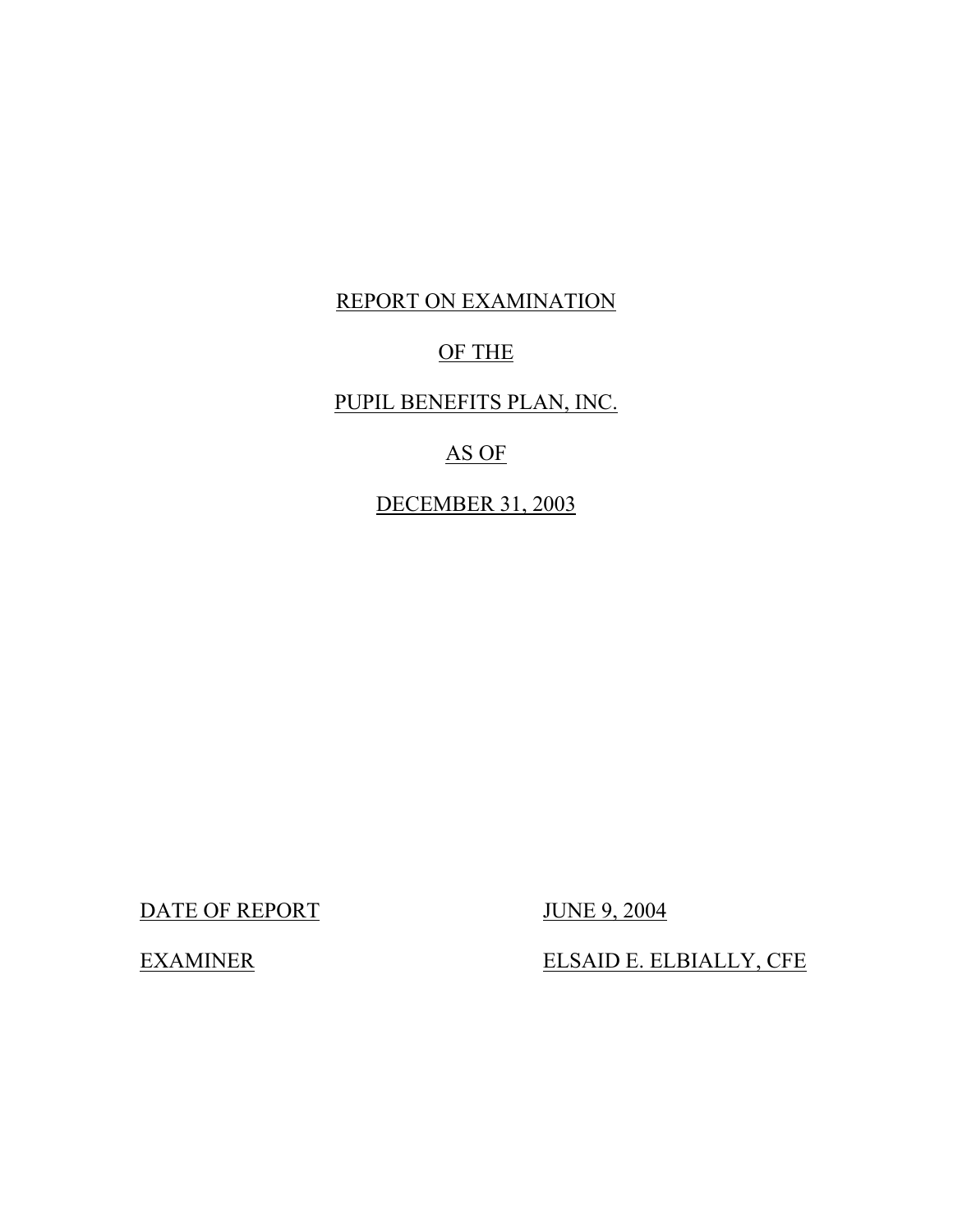# **TABLE OF CONTENTS** TABLE OF CONTENTS ITEM NO. PAGE NO.

#### **ITEM NO.**

| 1. | Scope of examination                        | 2  |
|----|---------------------------------------------|----|
| 2. | Description of Company                      | 3  |
|    | A. Management                               | 3  |
|    | B. Territory and plan of operation          | 8  |
|    | C. Significant operating ratios             | 9  |
|    | D. Limitation of expenses                   | 9  |
|    | E. Limitation of investments                | 11 |
|    | F. Approval of investments                  | 11 |
|    | G. Custodian and investment agreements      | 12 |
|    | H. Internal control                         | 14 |
| 3. | <b>Financial statements</b>                 | 16 |
|    | A. Balance sheet                            | 16 |
|    | B. Underwriting and investment exhibit      | 17 |
| 4. | Claims unpaid                               | 18 |
| 5. | Market conduct activities                   | 19 |
| 6. | Compliance with prior report on examination | 24 |
| 7. | Summary of comments and recommendations     | 26 |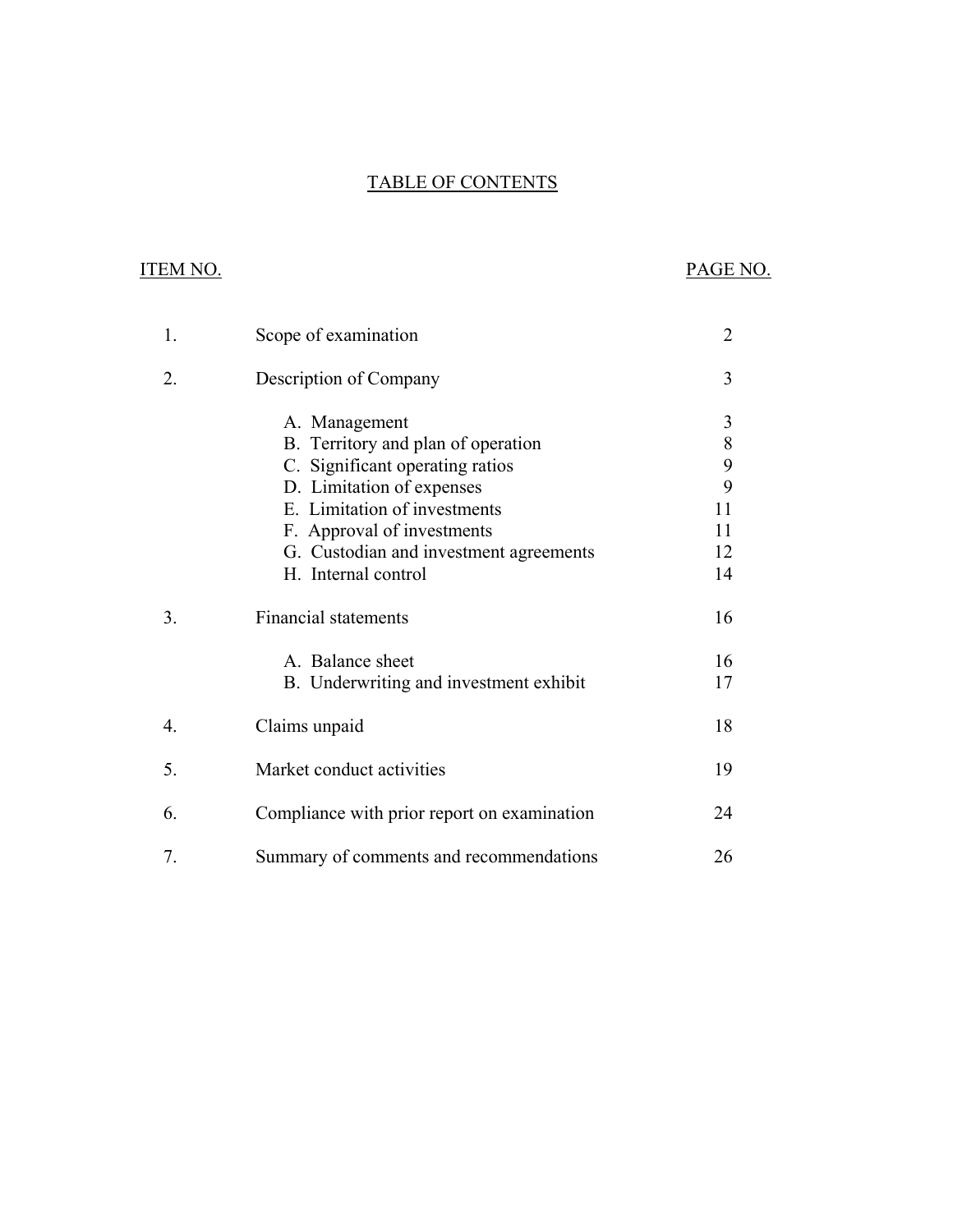

STATE OF NEW YORK INSURANCE DEPARTMENT 25 BEAVER STREET NEW YORK, NEW YORK, 10004

GEORGE E. PATAKI GREGORY V. SERIO Governor Superintendent of Insurance Superintendent of Insurance Superintendent of Insurance

June 9, 2004

Honorable Gregory V. Serio Superintendent of Insurance Albany, New York 12257

Sir:

Pursuant to the requirements of the New York Insurance Law, and in compliance with the instructions contained in Appointment No. 22111 dated December 4, 2003, attached hereto, I have made an examination into the condition and affairs of Pupil Benefits Plan, Inc. as of December 31, 2003 and respectfully submit the following report thereon.

The examination was conducted at the Plan's home office located at 101 Dutch Meadows Lane, Glenville, New York 12302.

Whenever the term "Plan" appears herein without qualification, it should be understood to indicate Pupil Benefits Plan, Inc.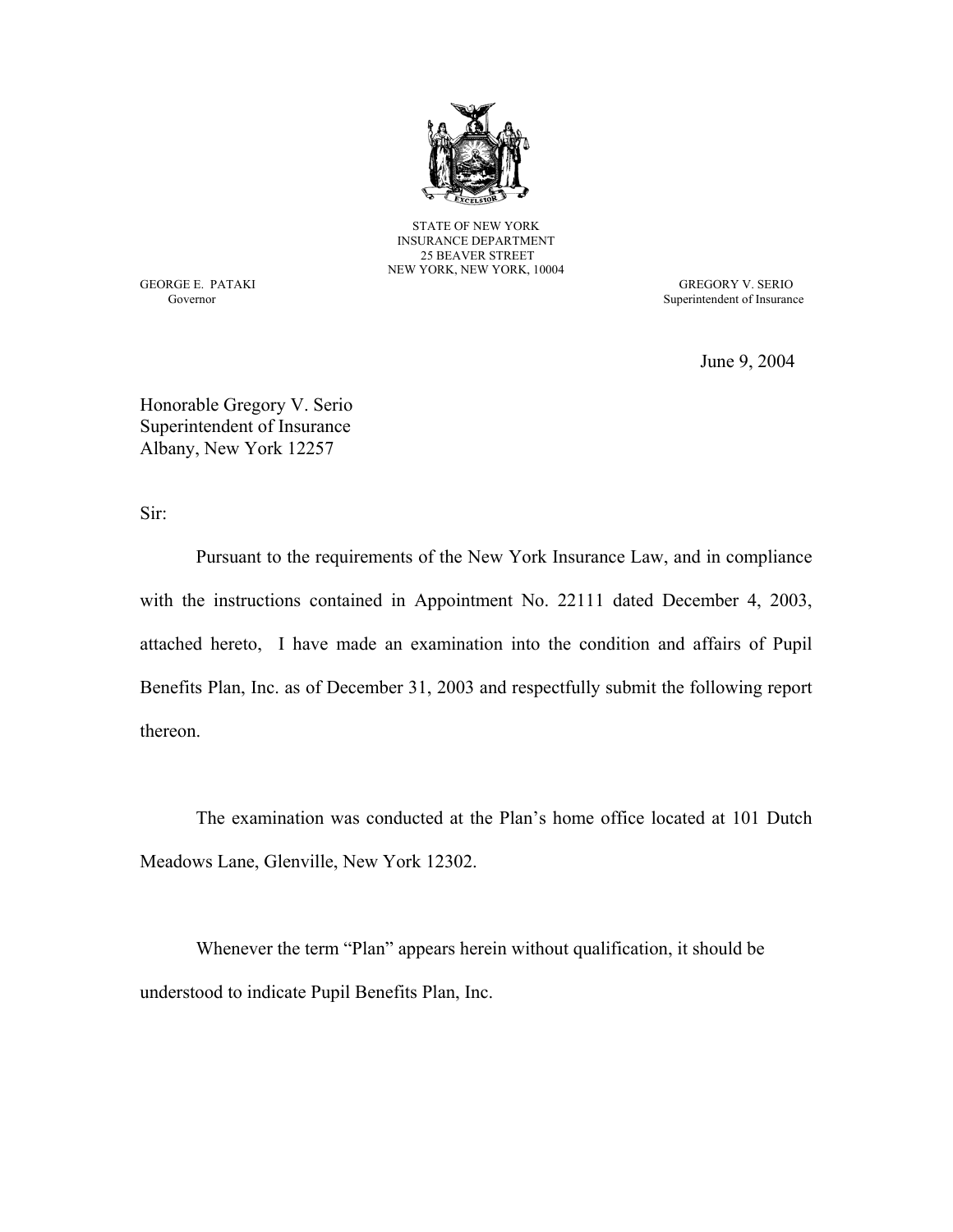#### 1. SCOPE OF EXAMINATION

<span id="page-3-0"></span>The previous examination was conducted as of December 31, 1996. This examination covered the seven year period from January 1, 1997 through December 31, 2003. Transactions occurring subsequent to this period were reviewed where deemed appropriate by the examiner.

The examination comprised a complete verification of assets, liabilities and surplus as of December 31, 2003, in accordance with Statutory Accounting Principles as adopted by this Department, a review of income and disbursements deemed necessary to accomplish such verification, and utilized to the extent considered appropriate, work performed by the Plan's independent certified public accountants. A review or audit was also made of the following items as called for in the Examiners Handbook of the National Association of Insurance Commissioners:

> History of the Plan Management and control Corporate records Fidelity bonds and other insurance Officers' and employees' welfare and pension plans Territory and plan of operation Growth of the Plan Loss experience Accounts and records Market conduct activities

A review was also made to ascertain what action was taken by the Plan with regard to comments and recommendations in the prior report on examination.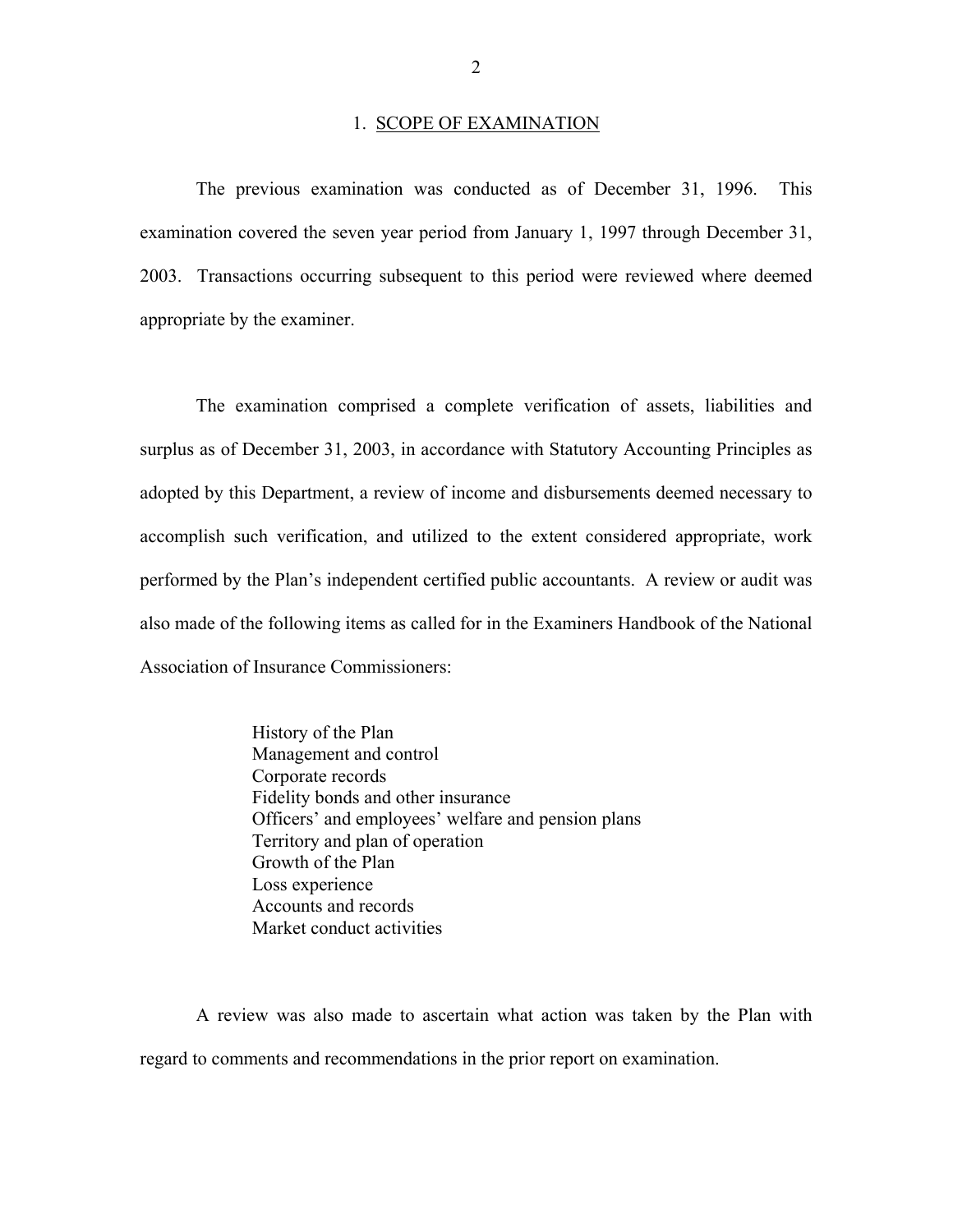<span id="page-4-0"></span>This report on examination is confined to financial statements and comments on those matters which involve departures from laws, regulations or rules, or which are deemed to require explanation or description.

#### 2. DESCRIPTION OF PLAN

The Plan is a medical expense indemnity corporation, organized under Article 43 of the New York State Insurance Law, and commenced business on July 18, 1941.

#### A. Management

Pursuant to the Plan's charter and by-laws, management of the Plan is vested in a board of directors consisting of twenty-four members, who are elected annually. The bylaws state that at least one-fourth of the directors shall be persons other than physicians and/or dentists and at least one-fifth shall be physicians and/or dentists licensed to practice medicine in the State of New York. The majority of members of the board shall be designated representatives of the member schools of the New York State Public High School Athletic Association. The by-laws call for the board to meet once per year.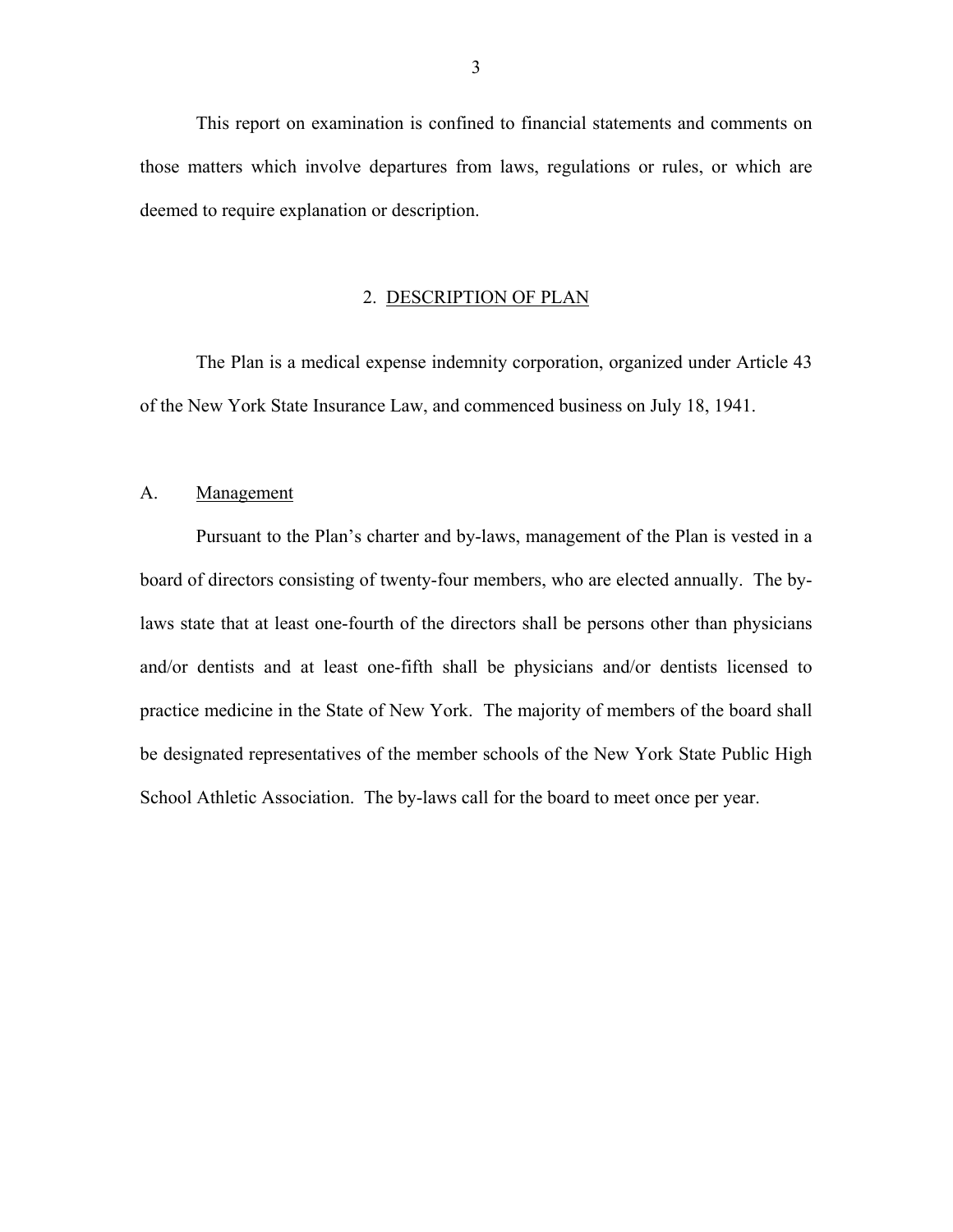The directors of the Plan as of December 31, 2003, were as follows:

| Name and Residence                                  | <b>Principal Business Affiliation</b>                                                                       |
|-----------------------------------------------------|-------------------------------------------------------------------------------------------------------------|
| <b>Provider Representatives</b>                     |                                                                                                             |
| Daniel DiChristina, M. D.<br>Fayetteville, New York | Orthopedic Surgeon                                                                                          |
| Ritchie Parrotta, M.D.<br>Wynantskill, New York     | Physician                                                                                                   |
| Frank Segretto, M. D.<br>Ronkonkoma, New York       | Orthopedic Surgeon                                                                                          |
| <b>Public Representatives</b>                       |                                                                                                             |
| Dr. Sheridan Albert, DDS<br>Schroon Lake, New York  | Dentist                                                                                                     |
| Dr. David Civale DC<br>Scotia, New York             | Chiropractor                                                                                                |
|                                                     |                                                                                                             |
| <b>Scott Dinse</b><br>Wilson, New York              | Director of Physical Therapy &<br>Athletic Training,<br>University at Buffalo, Sports<br>Medicine Institute |
| Barbara Felice<br>Holland Patient, New York         | Athletic Director,<br><b>Holland Patent CSD</b>                                                             |
| Daniel MacGregor<br>North Warren, New York          | Retired Superintendent,<br>North Warren CSD                                                                 |
| Michael Picciano<br>Weedsport, New York             | President, Pupil Benefits Plan,<br>Inc.                                                                     |
| Dale Schumacher<br><b>Whitney Point, New York</b>   | Retired Superintendent,<br><b>Whitney Point CSD</b>                                                         |
| Steven O'Shea<br>Bethlehem, New York                | Assistant Superintendent,<br><b>Bethlehem CSD</b>                                                           |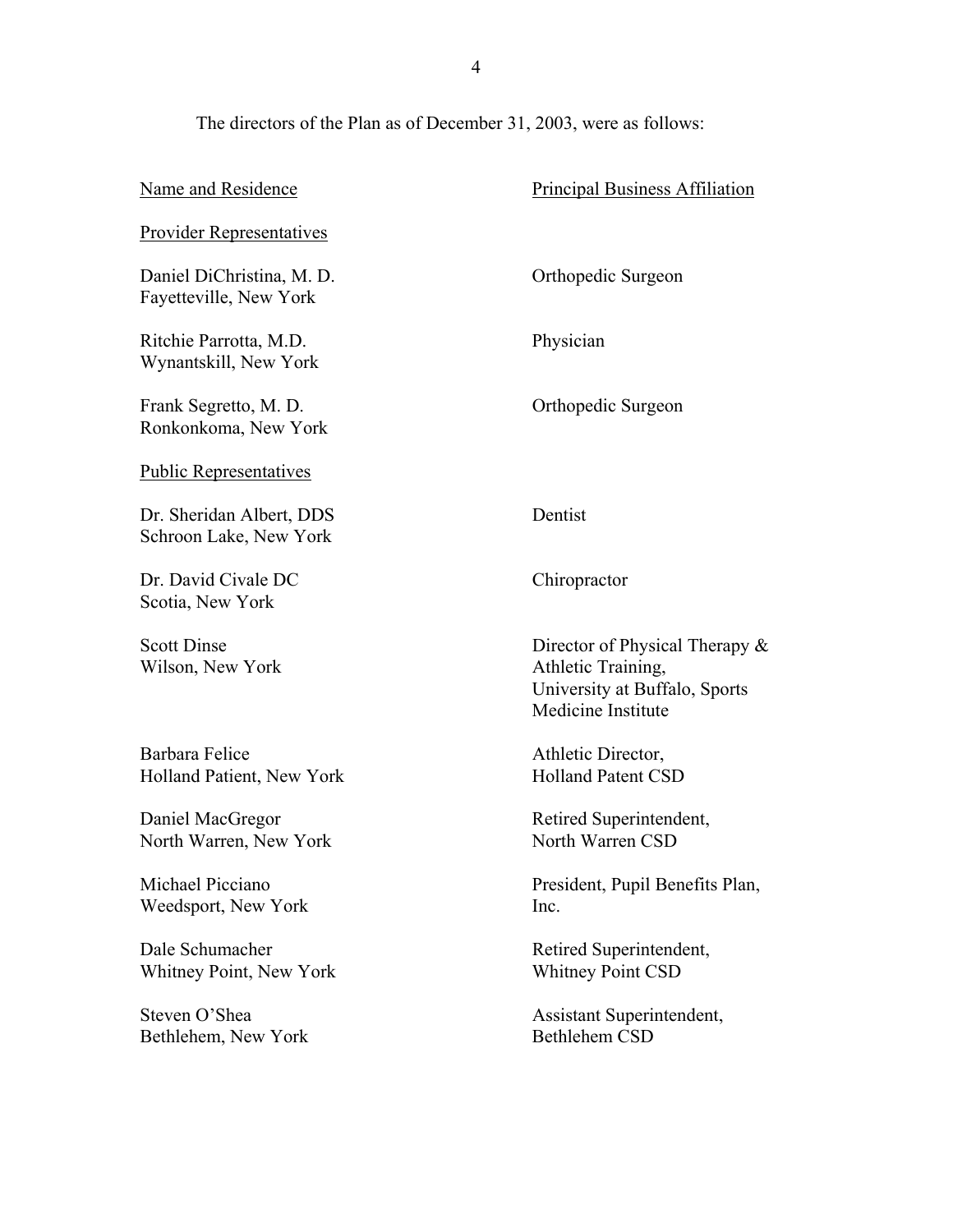Dr. Bruce Watkins New Rochelle, New York

John Wells Thousand Islands, New York

Theodore Woods North Rose, New York

Subscriber Representatives

Richard Freyman Bronxville, New York

Jeffrey L'Amoreaux Whitney Point, New York

Michael Marcelle Scotia - Glenville, New York

Dr. John Metallo Middleburgh, New York

James Michaelson Norwood, New York

Cliff Moses Galway, New York

Carol Rog Barneveld, New York

Martha Slack Massena, New York

Dr. James Tolle Malverne, New York

Dean Veenhof Gilbertsville, New York

Name and Residence **Principal Business Affiliation** 

 Assistant Superintendent, Briarcliff Manor UFSD

 Athletic Director, Thousand Islands CSD

Secretary, Pupil Benefits Plan, Inc.

 Assistant Superintendent, Bronxville UFSD

 Assistant Superintendent, Whitney CSD

Superintendent, Scotia-Glenville CSD

Superintendent, Middleburgh CSD

 Retired Coordinator of Athletics, Section X, Athletic Council

Superintendent, Galway CSD

 Retired Director of Physical ED., Chenango Forks CSD

 Athletic Director, Massena CSD

 Retired Superintendent, Malverne UFSD

 Past President, NYSPHSAA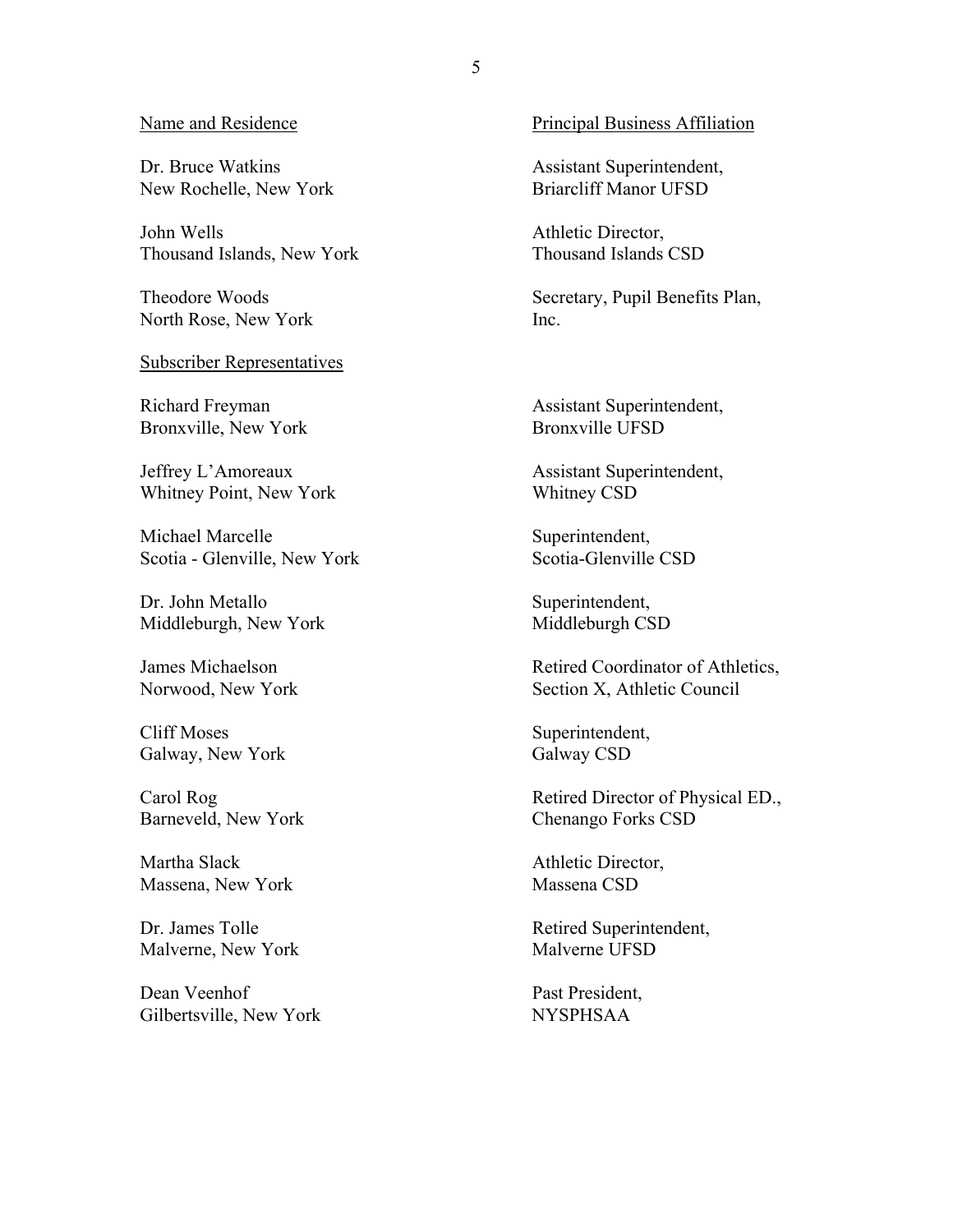Section  $4301(k)(1)$  of the New York Insurance Law states;

"…Of the directors not included in the classifications set forth in the preceding sentences, (A) one-half in number, as nearly as possible, shall be persons covered under a contract or contracts issued by such health service, hospital service or medical expense indemnity corporation, and who are generally representative of broad segments of such covered persons, and (B) one-half in number, as nearly as possible, shall be persons whose background and experience indicate that they are qualified to act in the broad public interest, whether or not they are persons covered under contract or contracts issued by such health service, hospital service or medical expense indemnity corporation."

A review of the composition of the Board of Directors revealed that the Plan was not in compliance with the requirements of Section  $4301(k)(1)(A) & (B)$  of the New York Insurance Law.

It is recommended that the Plan change the composition of its Board of Directors to be in compliance with Section  $4301(k)(1)(A) & (B)$  of the New York Insurance Law.

Also, the minutes of all meetings of the Board of Directors and committees thereof held during the examination period were reviewed. During the examination period, board meetings were generally well attended; however, the following directors had poor attendance records: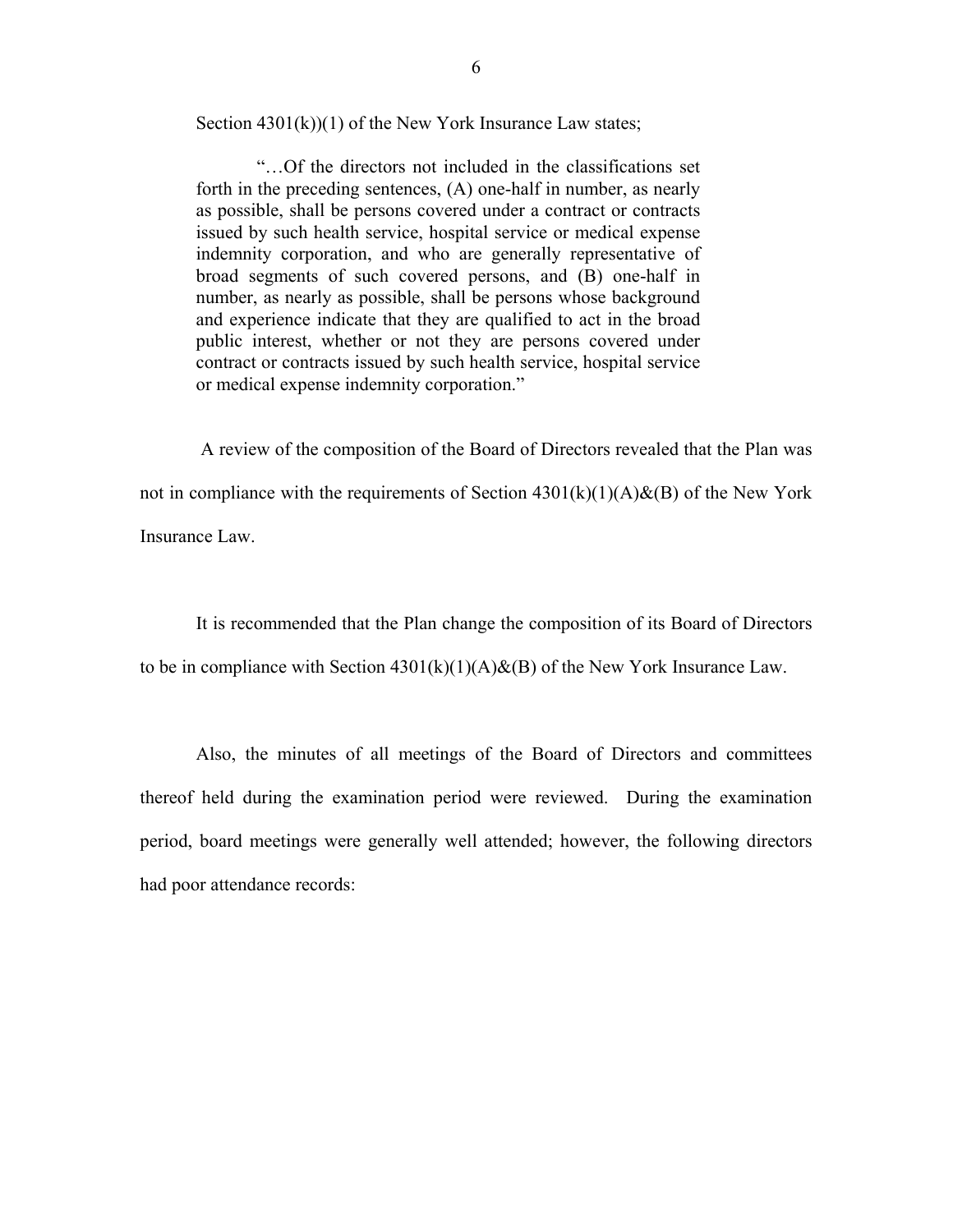|                          | Meetings |                |            |
|--------------------------|----------|----------------|------------|
| Name                     | Held     | Attended       | Percentage |
| Daniel DiChristina, M.D. | 7        |                | 14.3%      |
| Barbara Felice           | 6        |                | 16.7%      |
| Ritchie Parrotta         | 5        | $\overline{0}$ | $0.0\%$    |
| Martha Slack             | 6        | $\overline{2}$ | 33.3%      |
| <b>Brent Steuerwald</b>  | 7        | $\overline{2}$ | 28.6%      |

Brent Steuerwald no longer served on the board at December 31, 2003.

Section 4301(k) (4) of the New York Insurance Law states;

"A director of a corporation subject to this article shall automatically forfeit his office if (i) he fails to attend at least one of the regular meetings of the board of directors held during any period of eighteen consecutive months, or (ii) unless excused by the board of directors of which he is a member, which action shall be entered on the minutes of such board, it shall appear at the end of any calendar year that he failed to attend at least one-half of the regular meetings of such board held in such calendar year. A director whose office becomes vacant pursuant to the provisions of this paragraph shall not be eligible for election to such office for a period of one year from the date the vacancy occurred."

In accordance with Section  $4301(k)(4)$  of the New York Insurance Law, it is recommended that Directors Daniel DiChristina,M.D., Barbara Felice, Ritchie Parrotta and Martha Slack forfeit their office immediately.

The non-salaried officers of the Plan at December 31, 2003 were as follows: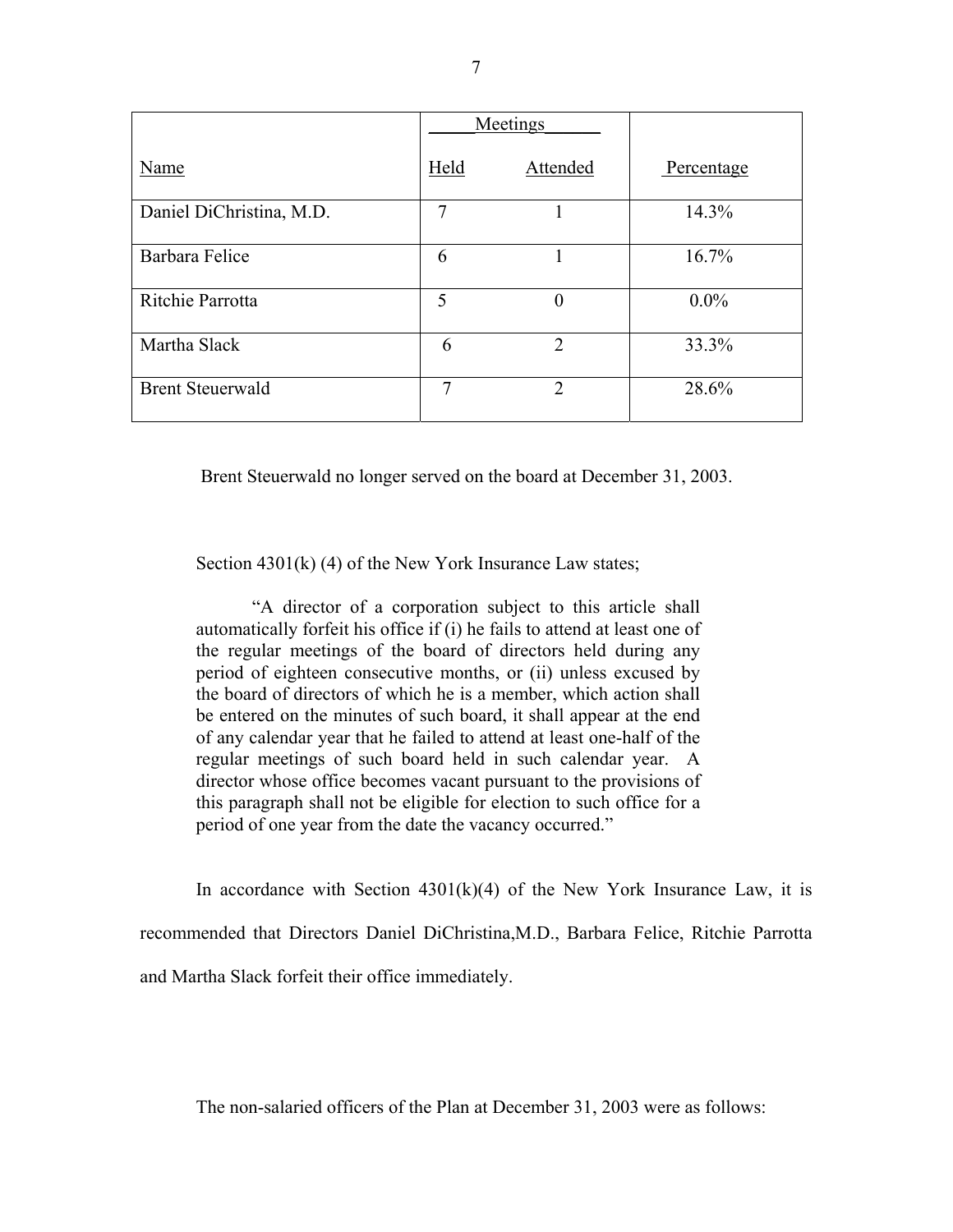<span id="page-9-0"></span>

| Name             | Title          |
|------------------|----------------|
| Michael Picciano | President      |
| Carol Rog        | Vice-President |
| Theodore Woods   | Secretary      |

The salaried officer of the Plan at December 31, 2003 was as follows:

| Name           | Title                         |
|----------------|-------------------------------|
| Thomas McGuire | <b>Executive Director and</b> |
|                | Treasurer                     |

#### B. Territory and Plan of Operation

The Plan is authorized to operate throughout New York State. All business is conducted from its home office.

The Plan provides medical, hospital and dental benefits for accidental bodily injury sustained by elementary and high school students while engaging in school sponsored activities. Benefits under the Plan's policies are secondary; therefore, all other primary insurance policies must be exhausted before payment may be made by the Plan. The Plan's maximum exposure per injury is \$50,000.

Enrollment in the Plan is achieved by means of group contracts available to all elementary, middle and high schools registered and approved by the Board of Regents of the State of New York. For the 2003/2004 school year, the Plan insured 366 schools with approximately 695,252 insured students. Total direct premiums written during calendar year 2003 was \$3,075,680.

#### C. Significant Operating Ratios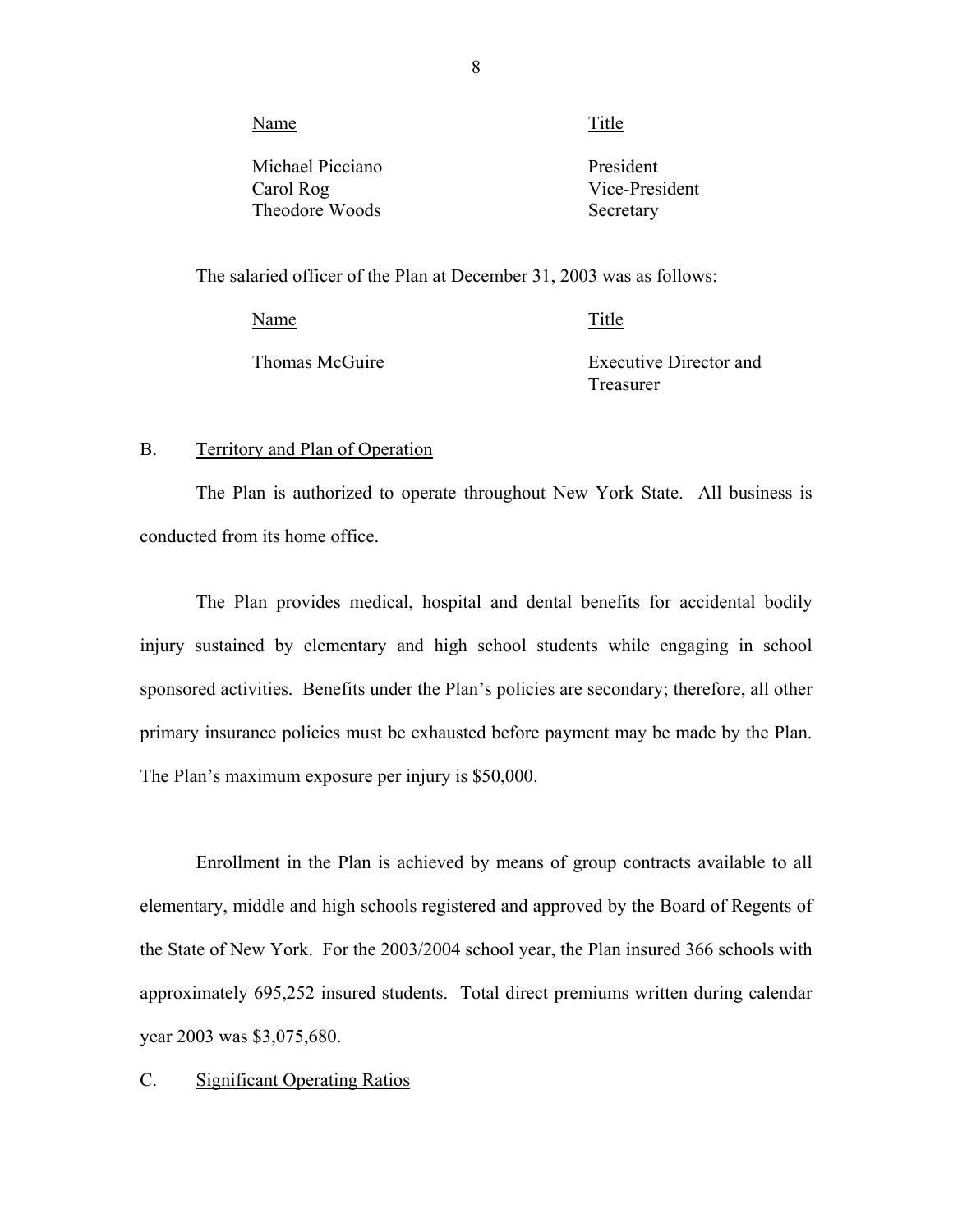The following ratios have been computed as of December 31, 2003 based upon the results of this examination:

| Net premiums written (2003) to Surplus as regards<br>policyholders                    | $.8 \text{ to } 1$ |
|---------------------------------------------------------------------------------------|--------------------|
| Cash and invested assets to Unpaid claims                                             | 416.8%             |
| Surplus to Unpaid claims                                                              | 217.3%             |
| Claims and expenses paid to Premiums written<br>for the year ending December 31, 2003 | 95.1%              |

The underwriting ratios presented below are on an earned-incurred basis and encompass the seven year period covered by this examination:

|                                      | Amounts      | Ratios |
|--------------------------------------|--------------|--------|
| Claims incurred                      | \$12,455,879 | 69.1%  |
| Claims adjustment expenses incurred  | 1,724,134    | 9.6%   |
| Other underwriting expenses incurred | 2,168,820    | 12.0%  |
| Net underwriting gain                | 1,667,317    | 9.3%   |
| Premiums earned                      |              |        |

#### D. Limitation of Expenses

In accordance with the provision of Section  $4309(a)(2)$  of the New York Insurance Law, the Plan's expenditures, during any one year, for expenses other than benefit payments made to or on behalf of persons covered under contracts issued by the Plan, are limited to 19% of its premiums received during such year.

Section 4309(a)(2) of the New York Insurance Law states in part: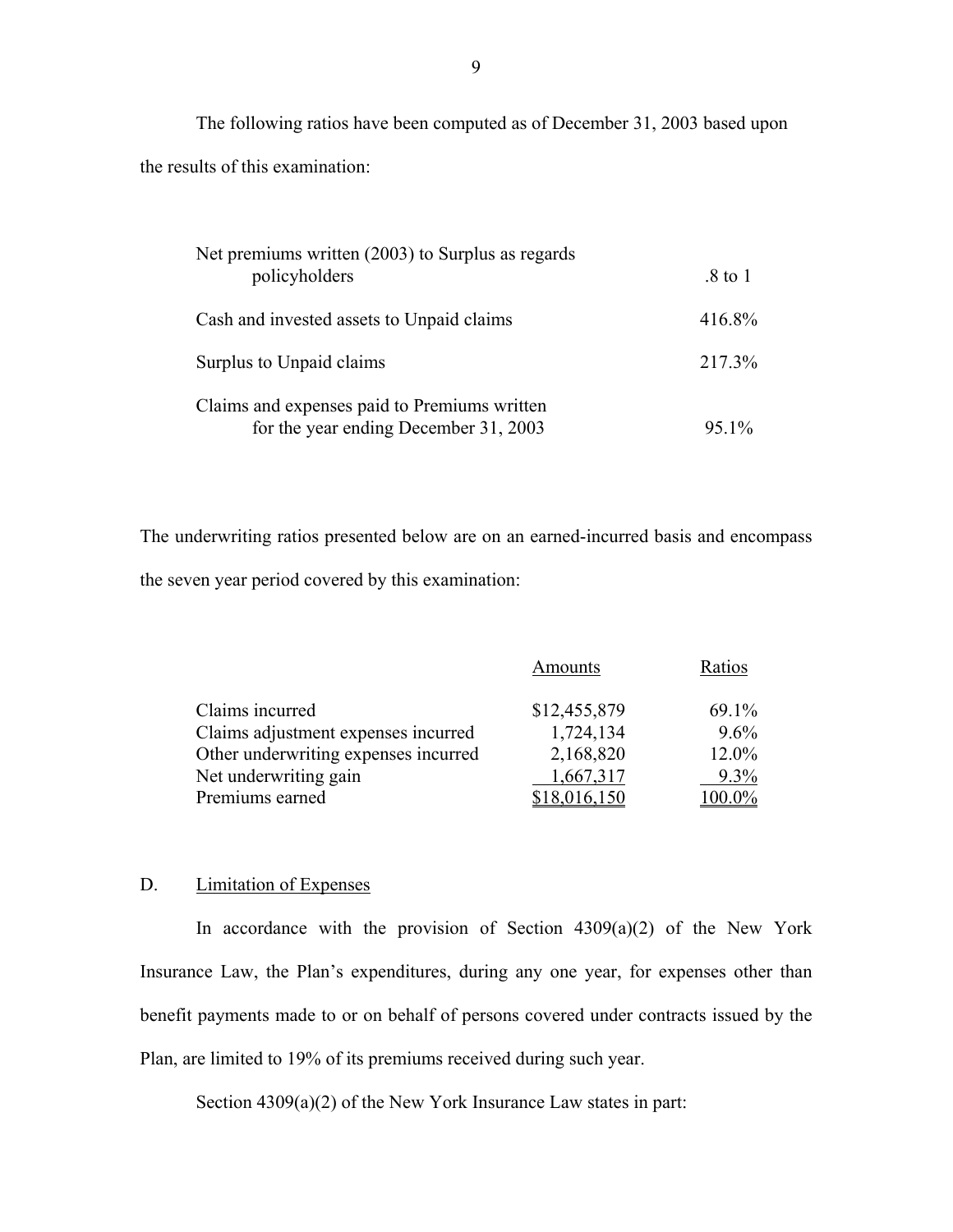"No corporation subject to the provisions of this article shall, during any one year, disburse more than the percentages hereafter prescribed of the aggregate amount of the premiums received during such year as expenditures for expenses,…twenty per centum reduced by one per centum for each five million dollars or fraction thereof above one million dollars of premiums received…."

The examination review revealed that the Plan's ratio of expenses paid to direct premiums written, for six of the seven years under examination, was not within the maximum ratio permissible pursuant to the provisions of Section 4309(a)(2) of the New York Insurance Law, as follows:

| Year | Direct premiums written | <b>Expenses</b> paid | <b>Expense</b> | Maximum allowable |
|------|-------------------------|----------------------|----------------|-------------------|
|      |                         |                      | ratio          |                   |
| 1997 | \$2,582,135             | \$468,279            | 18.14%         | 19%               |
| 1998 | \$2,447,205             | \$487,686            | 19.93%         | 19%               |
| 1999 | \$2,509,187             | \$559,093            | 22.28%         | 19%               |
| 2000 | \$2,472,420             | \$568,596            | 23.00%         | 19%               |
| 2001 | \$2,351,117             | \$622,293            | 26.47%         | 19%               |
| 2002 | \$2,599,575             | \$672,511            | 25.87%         | 19%               |
| 2003 | \$3,075,680             | \$652,711            | 21.22%         | 19%               |

It is recommended that the Plan comply with Section 4309(a)(2) of the New York Insurance Law relative to the limitation of expenses.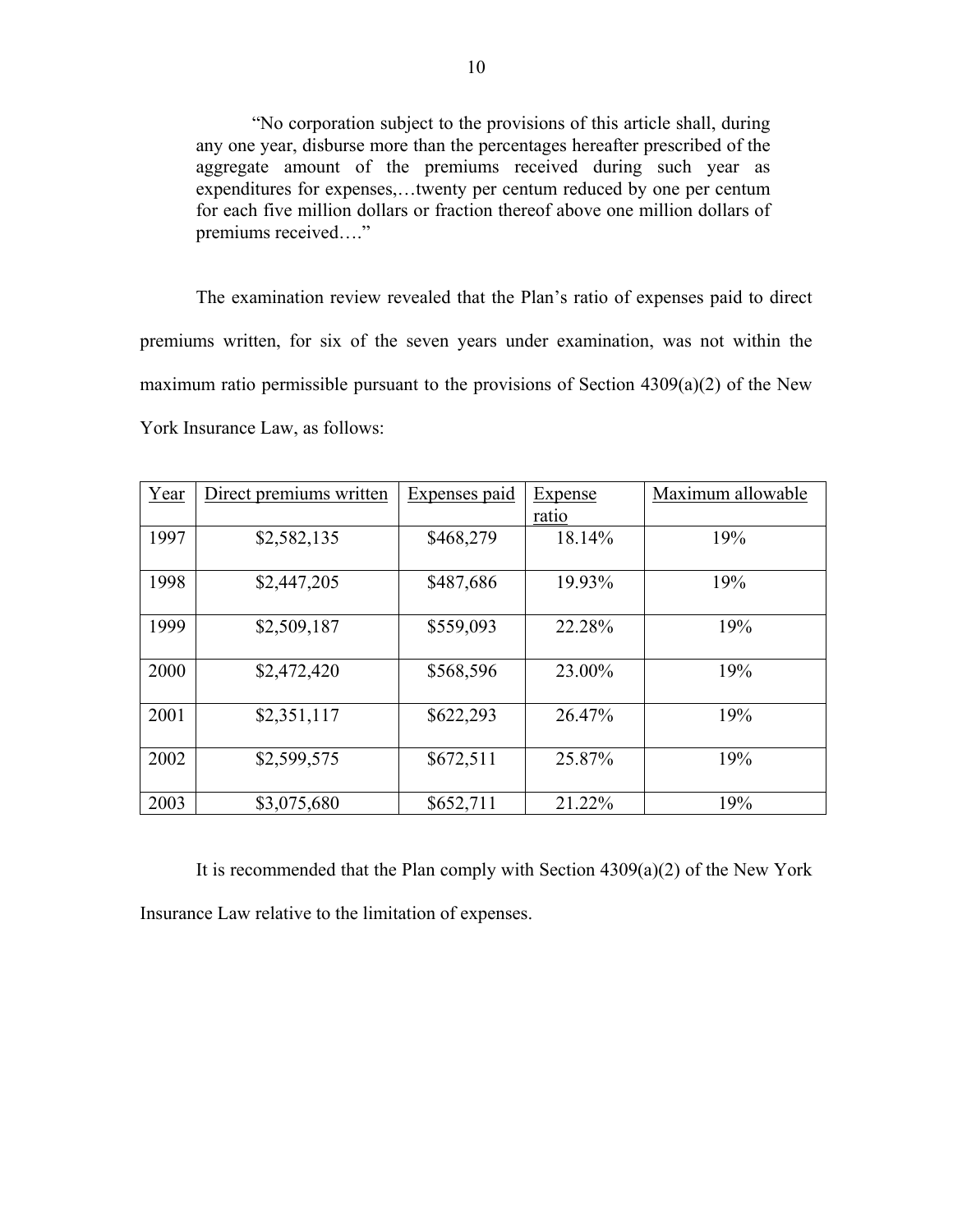<span id="page-12-0"></span>E. Limitation of Investments

The review of investment transaction revealed that the Plan violated Section 1409(a) of the New York Insurance Law, which prohibits investing more than 10% of the Plan's admitted assets in any one institution.

Section 1409(a) of the New York Insurance Law states in part:

"…, no domestic insurer shall have more than ten percent of its admitted assets as shown by its last statement on file with the superintendent invested in, or loaned upon, the securities …. of any one institution."

The Plan's excess investment in one mutual fund during calendar years 2002 and 2003 was more than two million dollars. However, as of December 31, 2003, such excess investment was reduced to \$97,044.

It is recommended that the Plan comply with the investment limitation of Section 1409(a) of the New York Insurance Law.

#### Approval of Investments

F. Approval of Investments<br>Section 1411(a) of the New York Insurance Law, states:

"No domestic insurer shall make any loan or investment, except as provided in subsection (h) hereof, unless authorized or approved by its board of directors or a committee thereof responsible for supervising or making such investment or loan. The committee's minutes shall be recorded and a report submitted to the board of directors at its next meeting."

A review of the minutes of meetings of the Plan's board of directors and executive committee held during the examination period revealed that the Plan did not comply with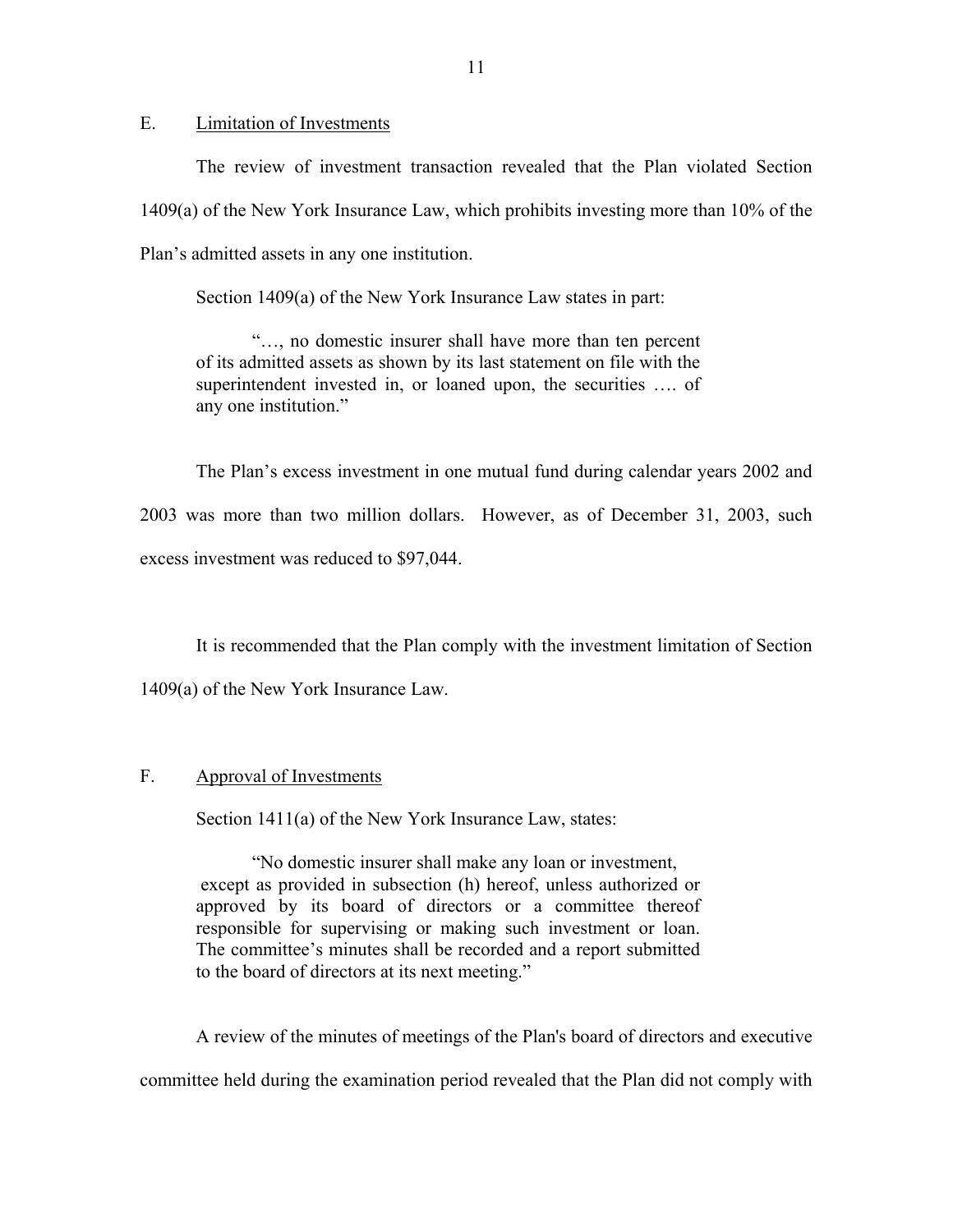<span id="page-13-0"></span>the requirement of Section  $1411(a)$  of the New York Insurance Law. Investment reports were provided to the board of directors on a periodic basis, however, specific investments were neither approved by the board nor by any committee thereof.

It is recommended that the Plan comply with the requirements of Section 1411(a) of the New York Insurance Law.

#### G. Custodian and Investment Agreements

The prior report on examination included a recommendation that, "It is once again recommended that the Plan amend its custodian agreement to include the protective covenants and provisions outlined in order to meet the minimum guidelines established by this Department for the contents of such agreements".

The Plan did not comply with the above mentioned recommendation. Furthermore, in June 2003, the Plan entered into an investment agreement entitled "Managed Assets Agreement" with an investment advisor under which a sweep checking account and investment account in the name of the Plan were opened and the Plan's assets were transferred to the custodian of its new investment advisor.

The investment agreement with the new investment advisor provided for the investment advisor to act as both the asset manager and as the custodian of securities for the Plan.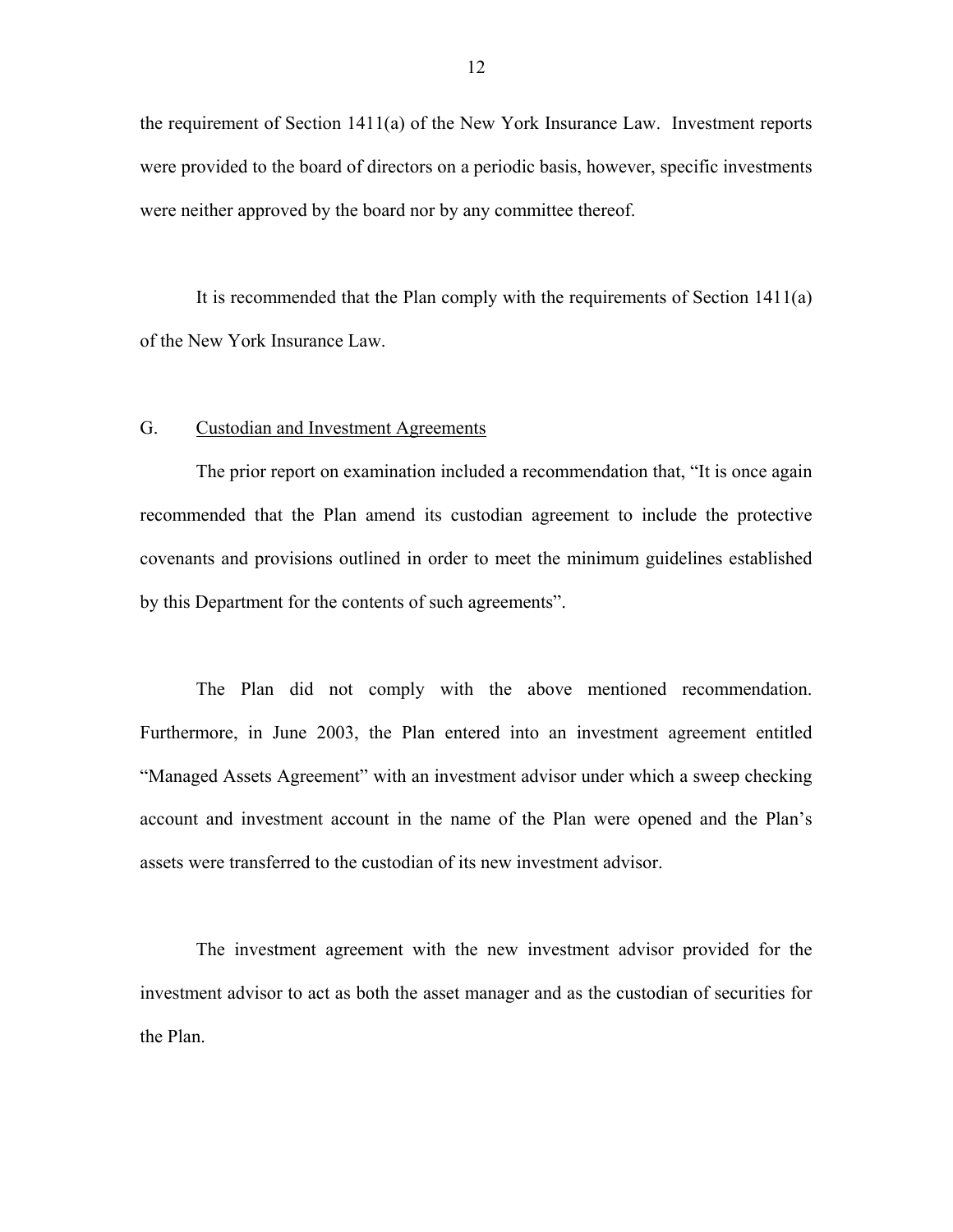#### Safekeeping of Assets:

It has been the Department's long standing position that a security brokerage firm or an investment advisor should not be used as a custodian of an insurer's securities, even if such securities are re-deposited by the custodian broker/advisor with the Depository Trust Company. Any assets held in such an arrangement would be treated as notadmitted assets. In order for securities to be given "Admitted Assets Status", the securities must be transferred and deposited directly by the insurer with a licensed bank or a trust company.

It is recommended that the Plan execute a proper custodian agreement with a bank for its investment and sweep accounts. The custodian agreement should include the prudent protective provisions as set forth in the Department's guidelines.

In addition, it is recommended that the Plan execute a new investment agreement with its investment advisor, which provides for adequate control on the part of the Plan over its securities. It is further recommended that such agreement should preclude the investment advisor from acting as a custodian of the Plan's securities.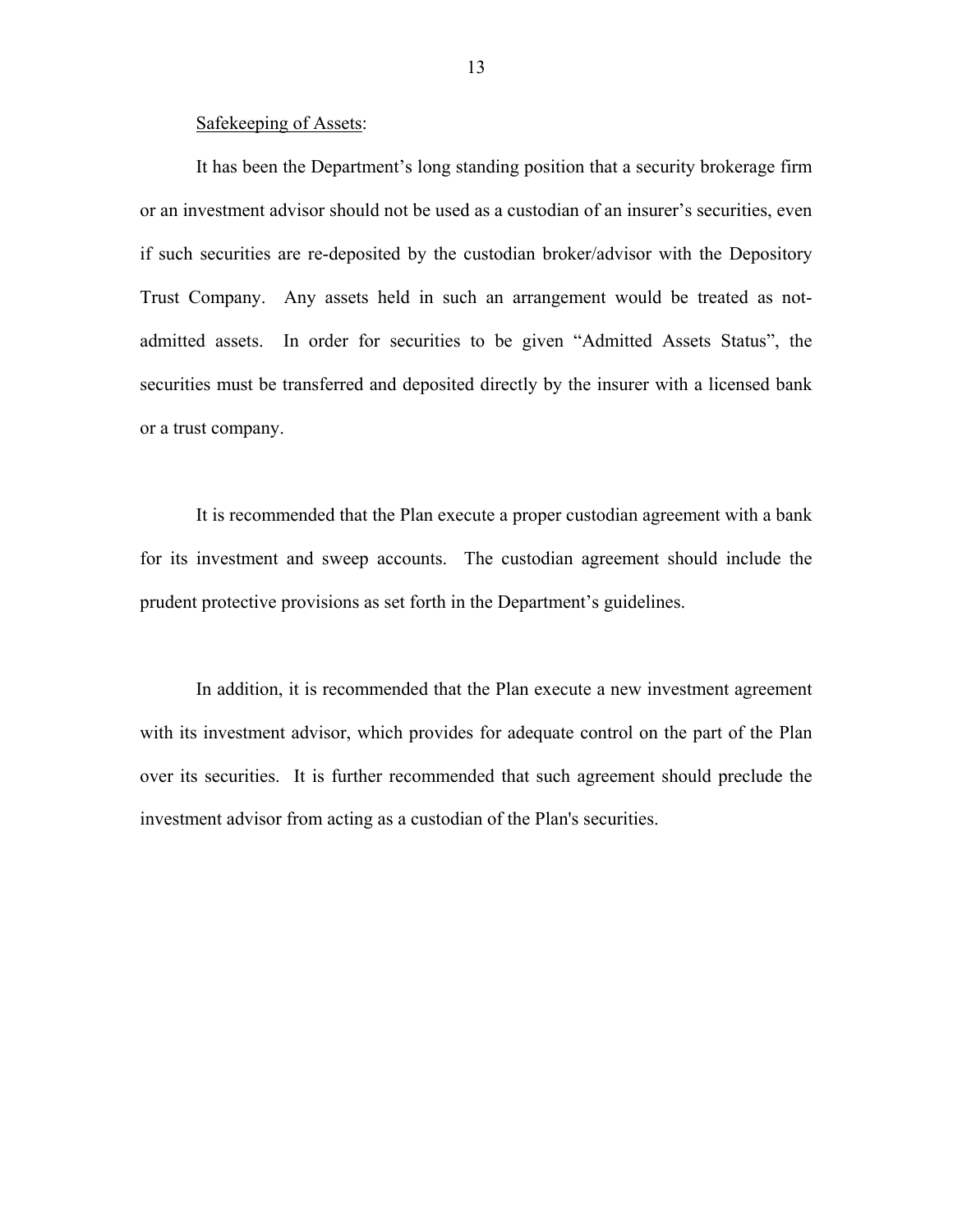#### <span id="page-15-0"></span>H. Internal Control

#### Blank checks

The Plan does not maintain adequate internal control with regard to the issuance of its checks. Checks are printed on blank check stock and are produced by the computer system (the system calculates the check amount, assigns the check number, prints the bank account number on the check, and also endorses the check). The endorsement requires a graphic file, contained on a floppy diskette, which is stored in the safe. Checks over \$3,000 require a manual signature. Virtually all employees are able to produce checks using a laser printer. Only two employees have keys to the safe in which the Plan's blank checks are stored, but all employees have access to the safe once it is open. It is noted that the safe is left unlocked throughout the workday.

It is recommended that only one person should have the key to the safe where the Plan's blank checks are stored. The Plan's safe should remain locked at all time. In addition, it is recommended that two manual signatures be required for checks over a specified amount that is approved by the Board of Directors.

#### Abandoned Property - Uncashed checks

The Plan's current procedures with regard to uncashed checks are as follows:

Checks remain outstanding for up to two years. Those checks that are still outstanding at the close of the year subsequent to the year the check was issued (i.e. 2001 checks still outstanding at year-end 2002) are restored to cash by journal entry and a liability account for unclaimed checks is opened. This journal entry is prepared at the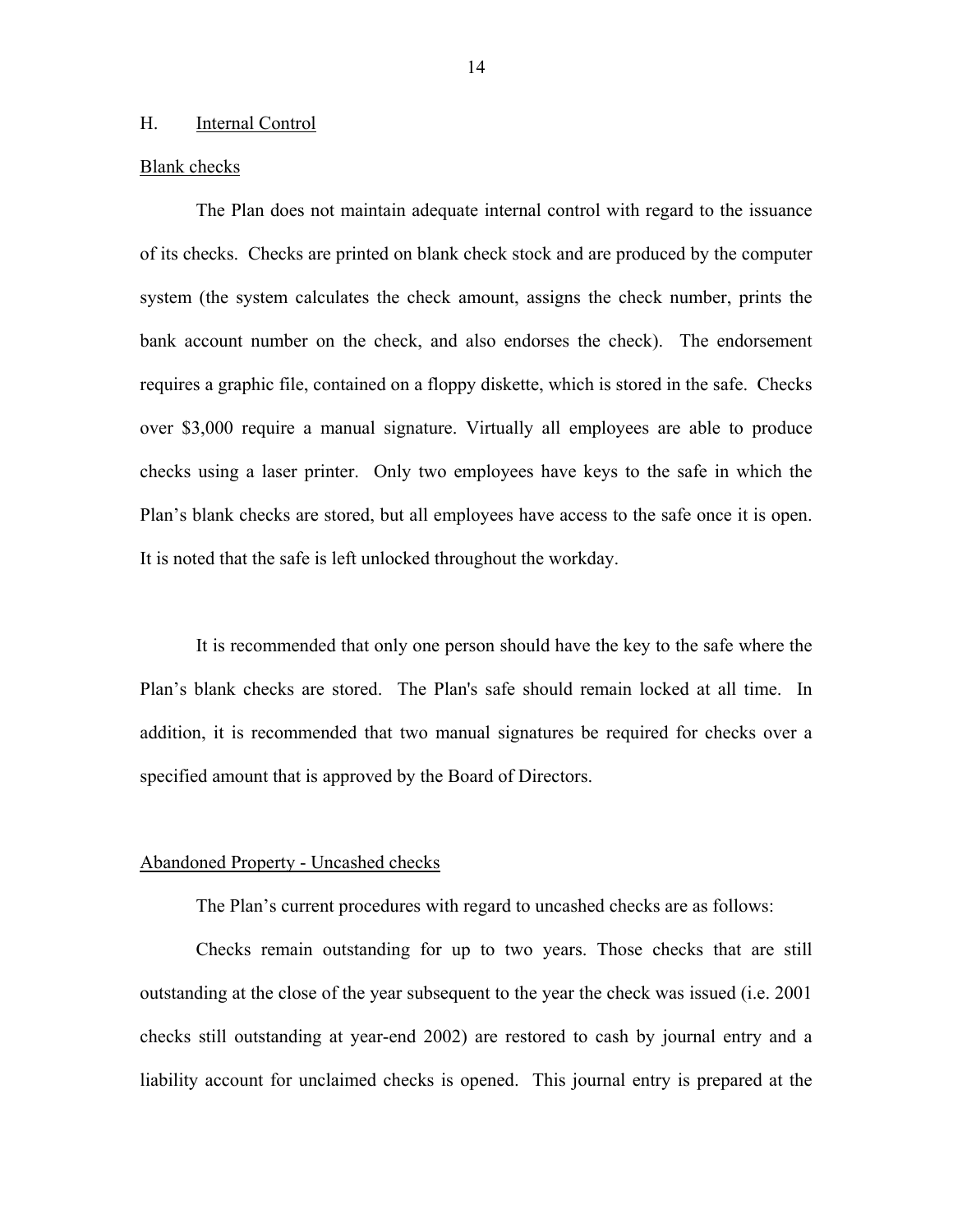end of each year. After the checks are restored to cash, the Plan sends out an uncashed check inquiry letter to each claimant. Checks remain in the liability account for uncashed checks until such time as they are to be submitted to the New York State Comptroller's office as Abandoned Property.

It is recommended that the Plan establish a follow-up procedure and send an initial letter of inquiry to the payee for all checks which remain outstanding for six months from the date of issue.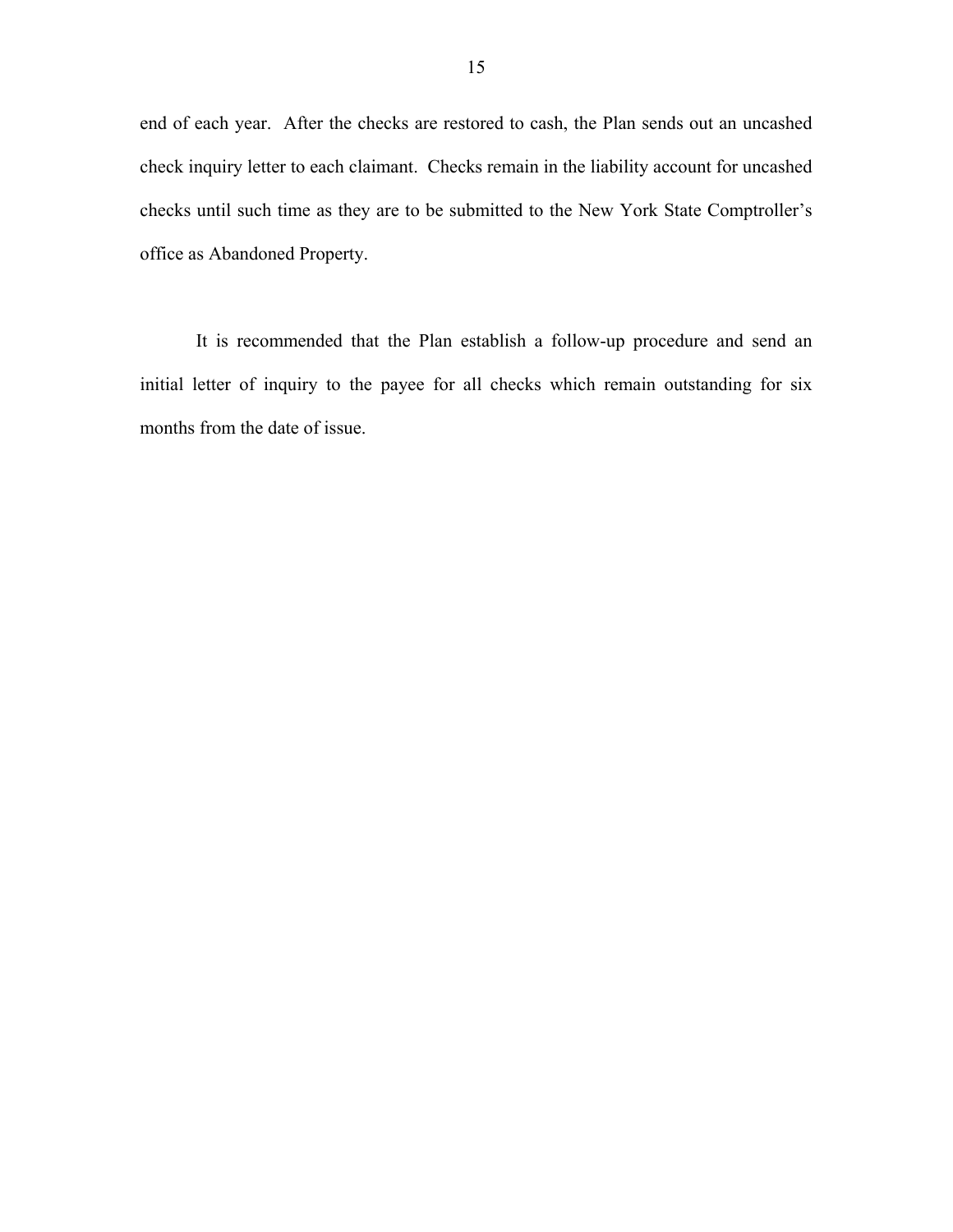#### 3. FINANCIAL STATEMENTS

#### A. Balance Sheet

The following shows the assets, liabilities, reserves and unassigned funds as determined by this examination as of December 31, 2003 and as reported by the Plan. This statement is the same as the balance sheet filed by the Plan.

| <b>Assets</b>                                    | Ledger<br>Assets | Non-ledger<br>Assets | Assets Not<br>Admitted   | Net admitted<br>Assets |
|--------------------------------------------------|------------------|----------------------|--------------------------|------------------------|
| <b>Bonds</b>                                     | \$4,727,317 \$   | $\boldsymbol{0}$     | $\mathbb{S}$<br>$\theta$ | \$4,727,317            |
| Common stocks                                    | 1,316,272        | $\boldsymbol{0}$     | $\boldsymbol{0}$         | 1,316,272              |
| Real estate                                      | 335,528          | $\boldsymbol{0}$     | $\theta$                 | 335,528                |
| Cash and short-term investments                  | 957,409          | $\boldsymbol{0}$     | $\boldsymbol{0}$         | 957,409                |
| Uncollected premiums                             | 85,026           | $\overline{0}$       | $\overline{0}$           | 85,026                 |
| Investment income                                |                  |                      |                          |                        |
| due and accrued                                  | 54,191           | $\boldsymbol{0}$     | $\boldsymbol{0}$         | 54,191                 |
| Furniture and equipment                          | 14,742           | $\boldsymbol{0}$     | 14,742                   | $\theta$               |
| Federal taxes recoverable                        | 19,499           | $\boldsymbol{0}$     | $\boldsymbol{0}$         | 19,499                 |
| Other amounts receivable                         | 7,609            | $\boldsymbol{0}$     | $\boldsymbol{0}$         | 7,609                  |
| Prepaid expenses                                 | 1,673            | $\boldsymbol{0}$     | 1,673                    | $\boldsymbol{0}$       |
| <b>Total</b> assets                              | $$7,519,266$ \$  | $\boldsymbol{0}$     | \$16,415                 | \$7,502,851            |
| Liabilities                                      |                  |                      |                          |                        |
| Claims unpaid                                    |                  |                      |                          | \$1,760,000            |
| Unpaid claims adjustment expenses                |                  |                      |                          | 253,000                |
| Unearned premiums                                |                  |                      |                          | 1,615,697              |
| General expenses due or accrued                  |                  |                      |                          | 30,999                 |
| Liability for unclaimed checks                   |                  |                      |                          | 18,222                 |
| <b>Total liabilities</b>                         |                  |                      |                          | \$3,677,918            |
| <b>Reserves and Unassigned Funds</b>             |                  |                      |                          |                        |
| Statutory reserve                                |                  |                      |                          | 403,267<br>\$          |
| Unassigned funds                                 |                  |                      |                          | 3,421,666              |
| Total reserves and unassigned funds              |                  |                      |                          | \$3,824,933            |
| Total liabilities, reserves and unassigned funds |                  |                      |                          | \$7,502,851            |

Note: Effective July 1, 1987, the Plan became subject to Federal income taxes. To date, the Plan has never been audited by the Internal Revenue Service. The examiner is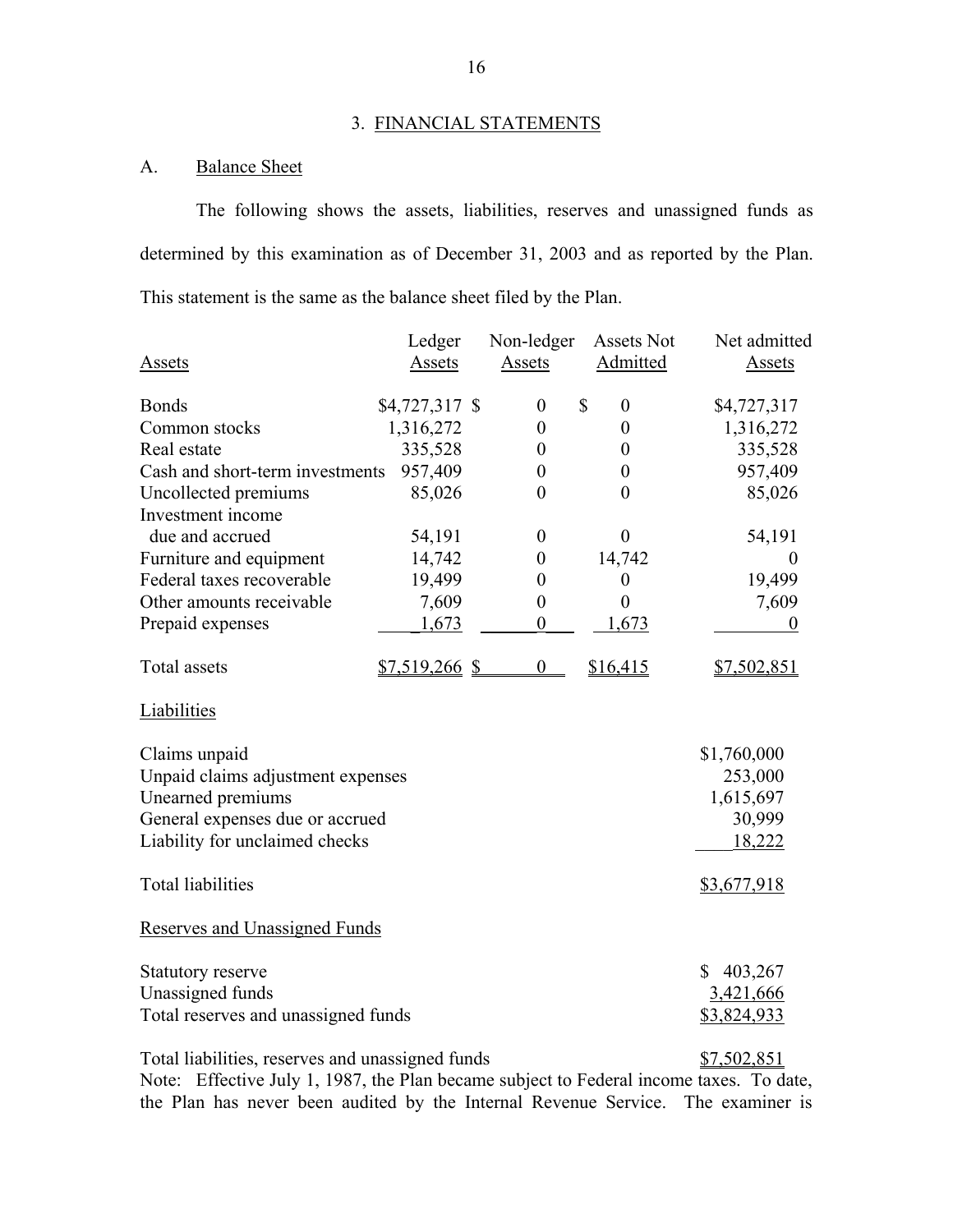<span id="page-18-0"></span>unaware of any potential exposure of the Plan to any further tax assessment and no liability has been established here in relative to such contingency.

#### B. Underwriting and Investment Exhibit

Reserves and unassigned funds increased \$2,261,302 during the seven year

examination period, January 1, 1997 through December 31, 2003, detailed as follows:

Statement of Income

#### Underwriting Income Premiums earned Deductions Claims incurred Claims adjustment expenses incurred **Soliciting** Administrative expenses incurred Total underwriting deductions Net underwriting income Investment Income Net investment income earned Net realized capital gain Net investment income Other Income **Miscellaneous** Net income before federal income taxes Federal income taxes incurred Net income \$18,016,150 \$12,455,879 1,724,134 368,251 1,800,569 16,348,833 \$1,667,317 \$1,171,339 \_\_\_322,923 1,494,262 \_\_\_\_\_2,343 \$3,163,922 \_\_1,041,671 \$2,122,251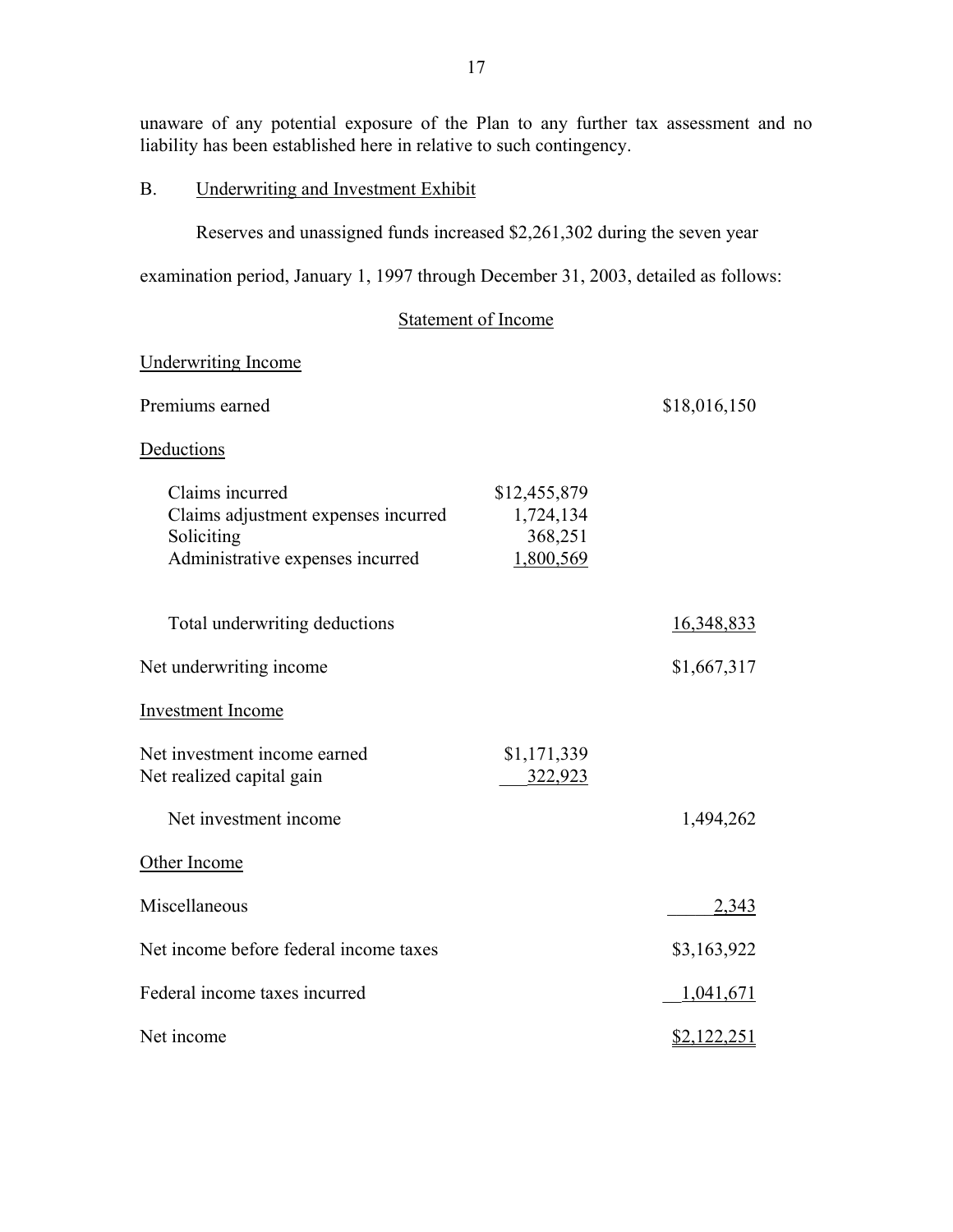#### Reserves and Unassigned Funds

| Reserves and unassigned funds, December 31, 1996 |             |
|--------------------------------------------------|-------------|
| per prior report on examination                  | \$1,563,631 |

#### **Surplus**

| Reserves and unassigned funds, December 31, 1996<br>per prior report on examination |                         |          | \$1,563,631 |
|-------------------------------------------------------------------------------------|-------------------------|----------|-------------|
|                                                                                     | <b>Surplus</b>          |          |             |
| Net income                                                                          | Increase<br>\$2,122,251 | Decrease |             |
| Change in not-admitted assets                                                       | 43,691                  |          |             |
| Net unrealized capital gain                                                         | 95,360                  |          |             |
| Total                                                                               | \$2,261,302             | 0        |             |
| Net increase in reserves and unassigned funds                                       |                         |          | 2,261,302   |
| Reserves and unassigned funds, December 31, 2003<br>per report on examination       |                         |          | \$3,824,933 |

#### 4. CLAIMS UNPAID

The examination liability of \$1,760,000 is the same as the amount reported by the Plan as of December 31, 2003. The examination analysis was conducted in accordance with generally accepted actuarial principles and practices and was based on statistical information contained in the Plan's internal records and in its filed annual statements.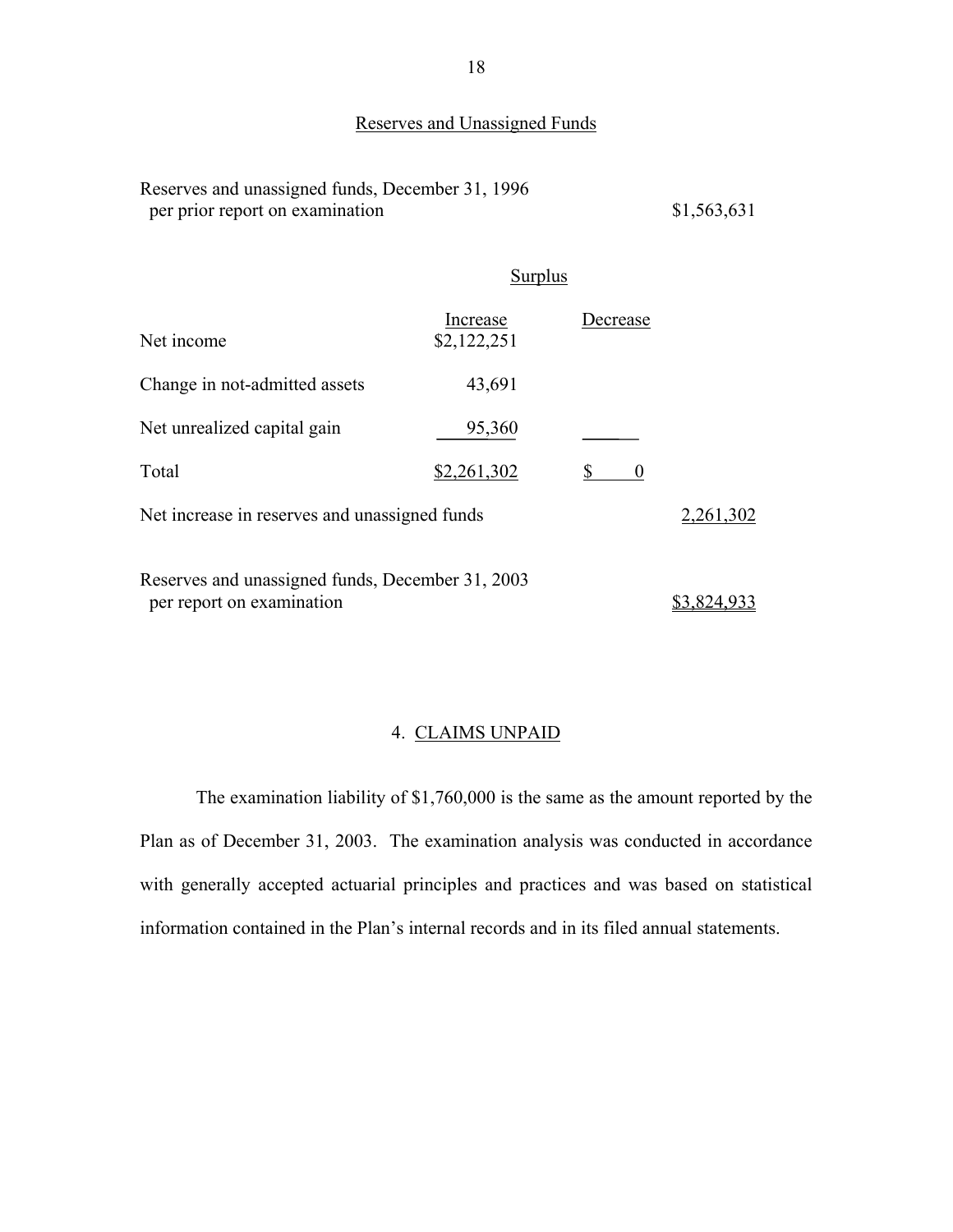<span id="page-20-0"></span>In the course of this examination, a review was made of the manner in which the Plan conducts its business practices and fulfills its contractual obligations to policyholders and claimants. The review was general in nature and is not to be construed to encompass the generally more precise scope of a market conduct investigation.

The general review was directed at practices of the Plan in the following major areas:

- A. Sales and advertising
- B. Underwriting and rating
- $C_{\cdot}$ Claims processing
- D. Prompt Pay Law

#### Claims processing

(A) New York Insurance Department Regulation No. 64 (11 NYCRR 216.0(e)(6)) requires the Plan to distribute copies of Regulation No. 64 to every person handling claims. The examiner noted that the Plan's claim examiners were unaware of said regulation.

Regulation No.  $64$  (11 NYCRR 216.0(e)(6)) states:

"Every insurer shall distribute copies of this regulation to every person directly responsible for the supervision, handling and settlement of claims subject to this regulation, and every insurer shall satisfy itself that all such personnel are thoroughly conversant with, and are complying with this regulation."

It is recommended that the Plan comply with New York Insurance Department

Regulation No. 64 (11NYCRR 216.0(e)(6)) and distribute a copy of Regulation No. 64 to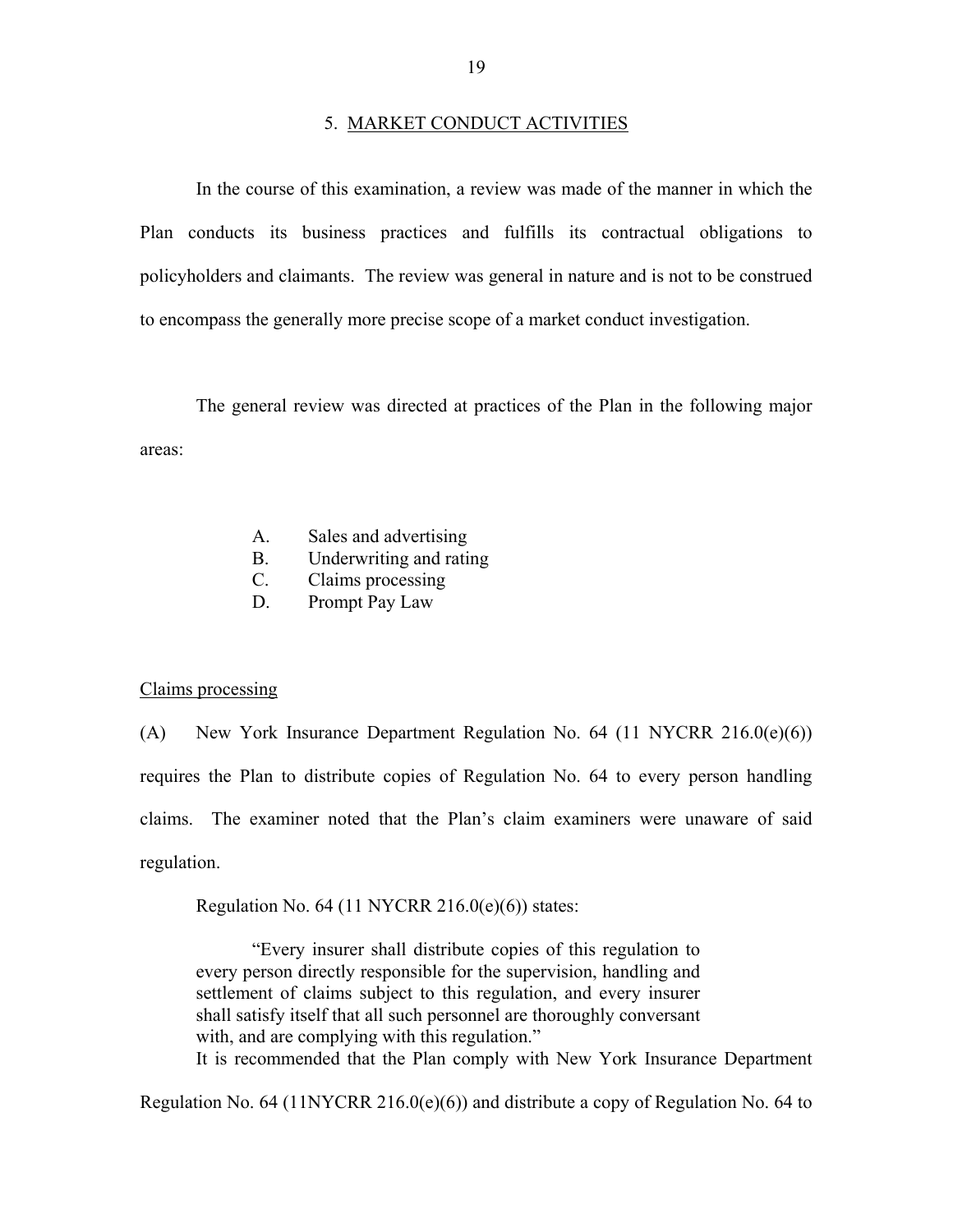every person directly responsible for the supervision, handling and settlement of claims subject to such regulation. It is further recommended that the Plan satisfy itself that all such personnel are thoroughly conversant with, and are complying with Regulation No. 64.

#### (B) Pending claims:

The Plan maintains a claims status entitled, "Settled/No Payment", which denotes that such claims have not reached final adjudication. In cases where the Plan receives a claim form and a bill and then requests an EOB from the primary insurance carrier but does not receive it, the Plan's practice is to keep the claim open as pending.

It is also the Plan's practice to keep claims open as pending with a status "Awaiting Requested Information", if no information is received within 30 days of the request for information. The Plan sends a letter informing the recipient that the claim is being made inactive, but would be processed at the time that the requested information is submitted. The claim may reside for 6 years in the claims system without ever being truly adjudicated; even if the claim has no real reasonable possibility of ever having to be paid. The claims are purged from the system after 6 years.

It is recommended that the Plan adopt procedures to complete the adjudication of all claims within 12 months from the date the claim is received except in specific situations where additional time is warranted.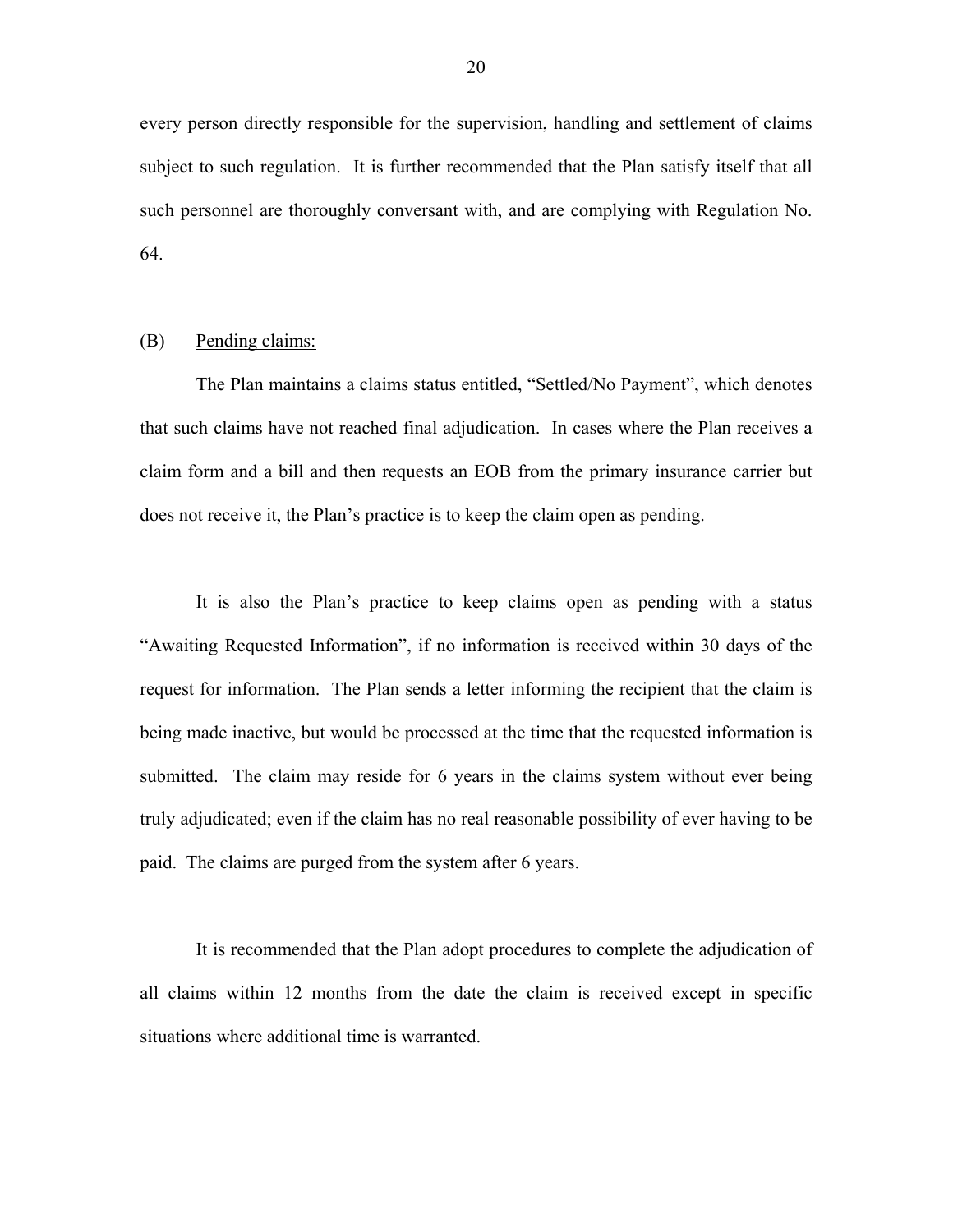In addition, it is recommended that the Plan deny claims for which information necessary to process the claim was requested, but not received and issue an EOB to the subscriber, in compliance with Section 3234 of the New York Insurance Law.

#### (C) Explanation of Benefits Statements:

Explanation of Benefits Statements (EOBs) are an integral part of the link between the subscriber/contract-holder and their insurer, providing vital information as to how a claim was processed.

New York Insurance Law Section 3234(a) states in part:

"Every insurer, including health maintenance organizations … is required to provide the insured or subscriber with an explanation of benefits form in response to the filing of any claim under a policy…"

New York Insurance Law Section 3234(c) creates an exception to the requirements for the issuance of an EOB established in New York Insurance Law Section  $3234(a)$  as follows:

"…insurers…shall not be required to provide the insured or subscriber with an explanation of benefits form in any case where the service is provided by a facility or provider participating in the insurer's program and full reimbursement for the claim, other than a co-payment that is ordinarily paid directly to the provider at the time the service is rendered, is paid by the insurer directly to the participating facility or provider."

In addition, Section 3234(b) of the New York Insurance Law sets forth, minimum

standards for content of an EOB as follows: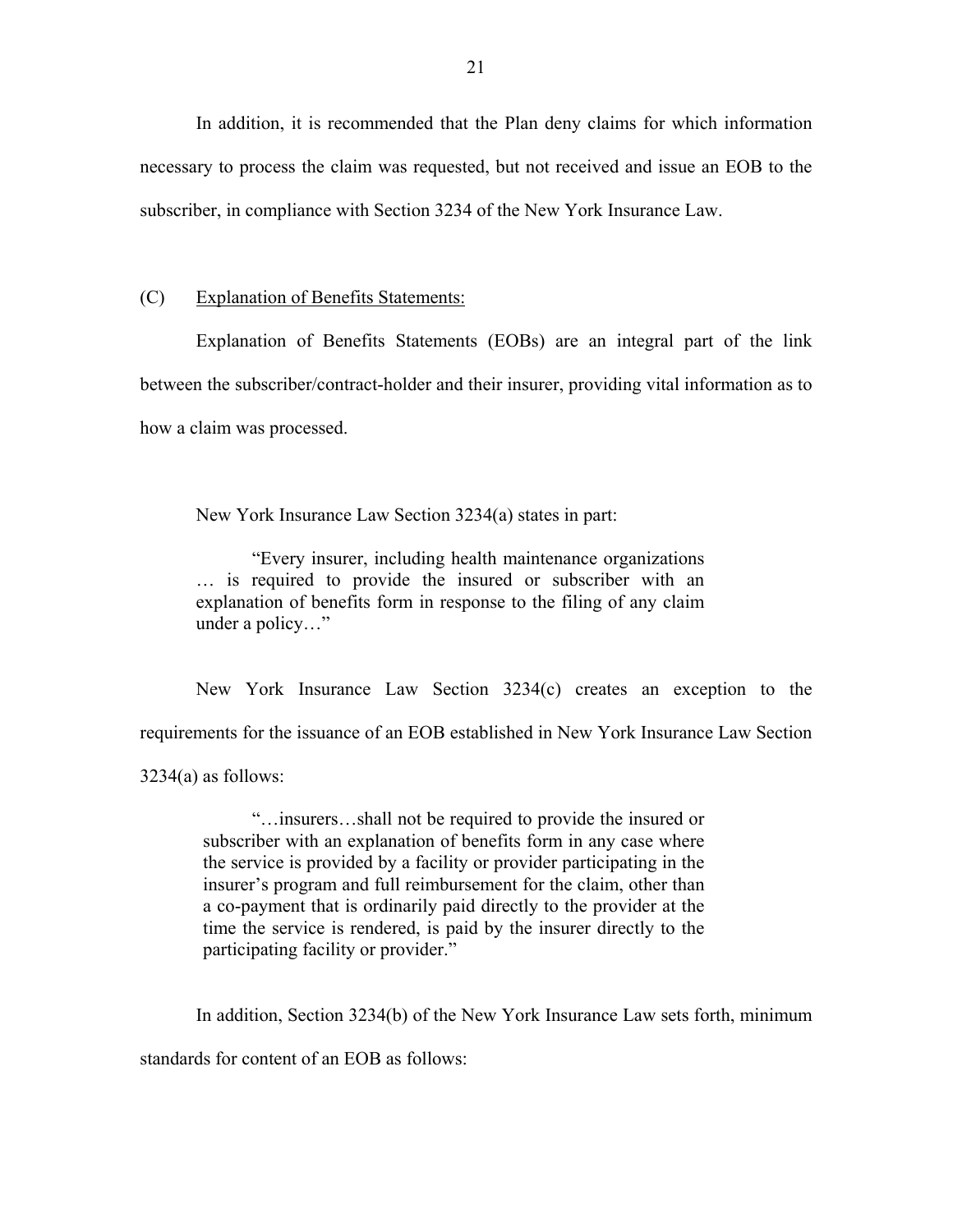"The explanation of benefits form must include at least the following:

(1) the name of the provider of service the admission or financial control number, if applicable;

(2) the date of service;

(3) an identification of the service for which the claim is made;

(4) the provider's charge or rate;

(5) the amount or percentage payable under the policy or certificate after deductibles, co-payments, and any other reduction of the amount claimed;

(6) a specific explanation of any denial, reduction, or other reason, including any other third-party payor coverage, for not providing full reimbursement for the amount claimed; and

(7) a telephone number or address where an insured or subscriber may obtain clarification of the explanation of benefits, as well as a description of the time limit, place and manner in which an appeal of a denial of benefits must be brought under the policy or certificate and a notification that failure to comply with such requirements may lead to forfeiture of a consumer's right to challenge a denial or rejection, even when a request for clarification has been made".

A review of a sample of the Plan's paid and denied claims for members/providers residing or located in New York during the year 2003 was performed. The review revealed that EOBs issued by the Plan failed to contain all the language required by Section 3234(b) of the New York Insurance Law (including the appeal language). The Plan's EOBs, in the form as presented to the examiners would not be sufficient to serve as a proper EOB. The subscribers were neither properly informed of their appeal rights nor were they advised how their claims were processed. Therefore, all claims processed either paid or wholly/partially denied to New York subscribers and/or providers were in violation of Section 3234(b) of the New York Insurance Law.

It is recommended that the Plan issue EOBs that include all of the requisite information required by Sections 3234(a) and (b) of the New York Insurance Law.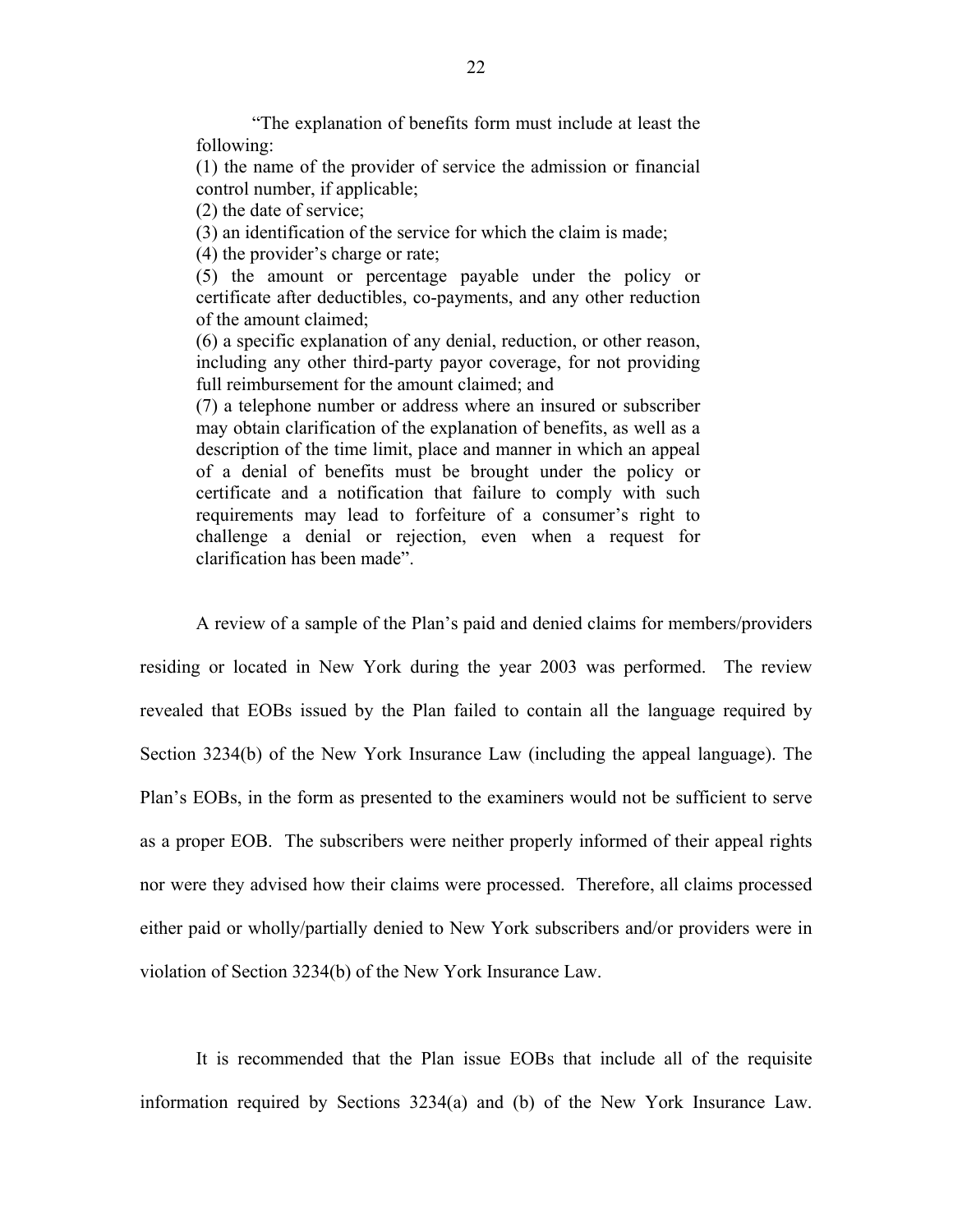Accordingly, subscribers will be properly informed of their appeal rights and how their claims are processed.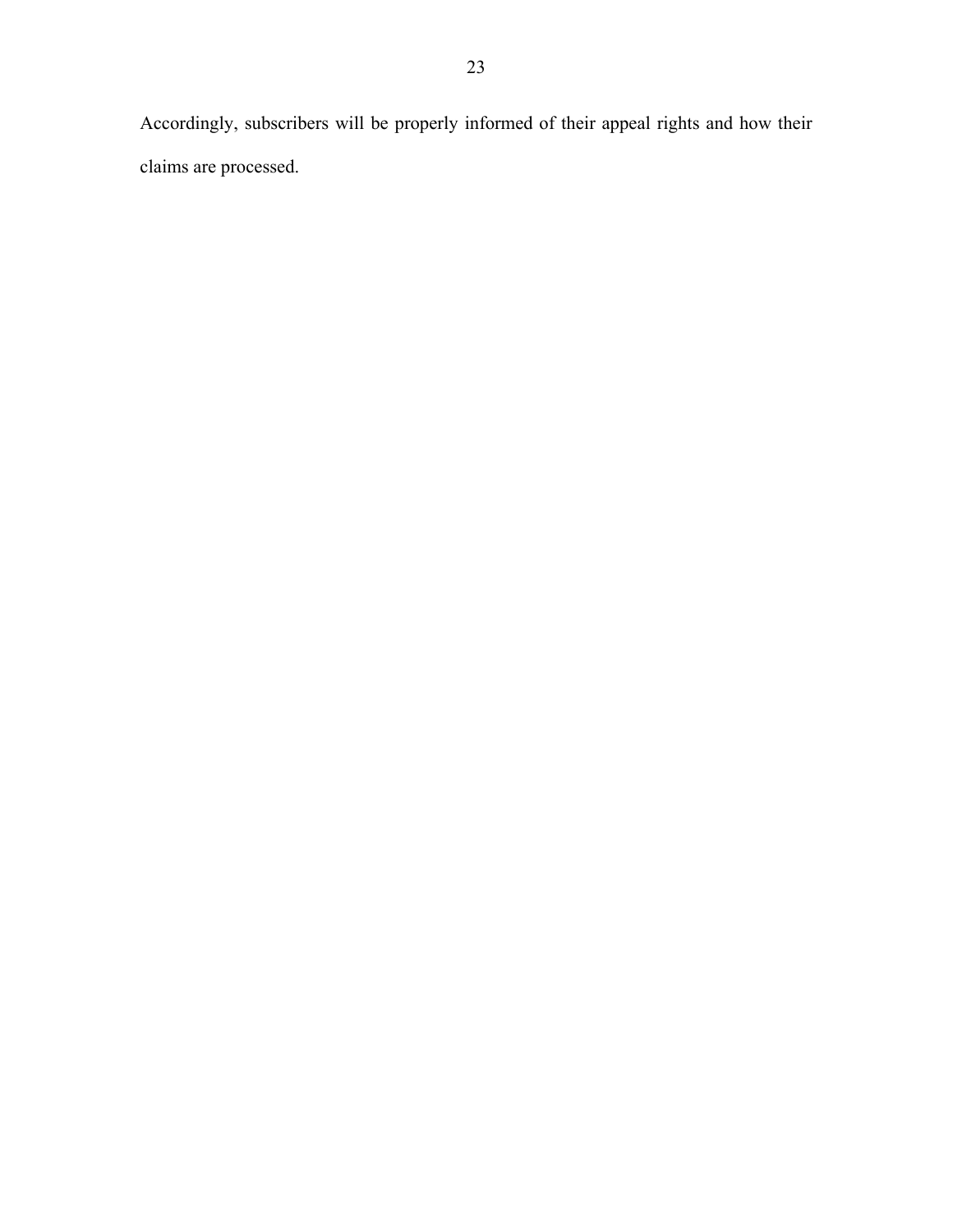#### 6. COMPLIANCE WITH PRIOR REPORT ON EXAMINATION

The examiner reviewed the Plan's compliance with the following seven comments and/or recommendations from the prior report on examination. The page numbers refer to the prior report:

| ITEM.          |                                                                                                                                                                                                                                             |   |
|----------------|---------------------------------------------------------------------------------------------------------------------------------------------------------------------------------------------------------------------------------------------|---|
|                | A. Management                                                                                                                                                                                                                               |   |
| $\mathbf{i}$ . | It is recommended that the Plan conform to the requirements<br>of its by-laws as regards the number of directors.                                                                                                                           | 3 |
|                | The Plan has complied with this recommendation.                                                                                                                                                                                             |   |
|                | ii. It is recommended that Karl Freidman, M.D. forfeit his office<br>in compliance with Section 4301 (k)(4) of the Law.                                                                                                                     | 5 |
|                | Karl Freidman, M.D. is no longer member of the board of<br>directors. However, a similar recommendation is included<br>in this report                                                                                                       |   |
|                | iii. It is recommended that the Plan comply with the provisions of<br>Section $4301(k)(2)(B)$ of the New York Insurance Law by<br>submitting the required information for newly elected directors<br>to this Department in a timely manner. | 6 |
|                | The Plan has complied with this recommendation.                                                                                                                                                                                             |   |
|                | <b>B.</b> Significant Operating Ratios                                                                                                                                                                                                      |   |
|                | It is recommended that the Plan comply with Section $4309(a)(2)$<br>of the New York Insurance Law pertaining to the limitation of<br>expenses.                                                                                              | 8 |
|                | The Plan did not comply with the recommendation. The Plan<br>exceeded the expense limitation established by Section 4309(a)(2)<br>for all seven years under this examination.<br>A similar recommendation is included in this report.       |   |

ITEM. PAGE NO.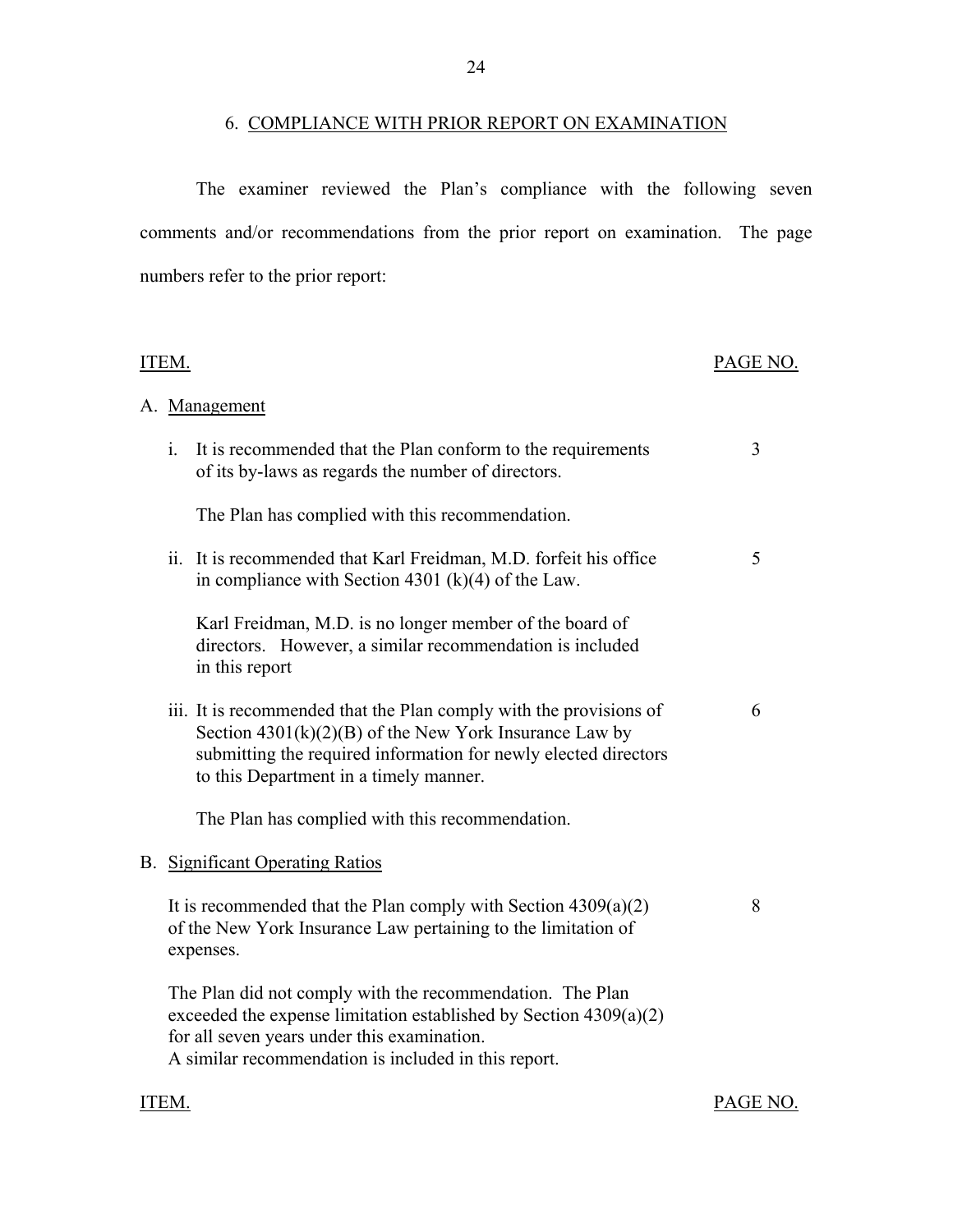| C. Statutory Reserve Fund |
|---------------------------|
|---------------------------|

|    | It is recommended that the Plan comply with the requirements<br>of Section 4310(d) of the New York Insurance Law and<br>Department Circular Letter 17 (1986).                                                                      | 9  |
|----|------------------------------------------------------------------------------------------------------------------------------------------------------------------------------------------------------------------------------------|----|
|    | The Plan has complied with this recommendation.                                                                                                                                                                                    |    |
|    | D. Custodian Agreement                                                                                                                                                                                                             |    |
|    | It is once again recommended that the Plan amend its custodian<br>agreement to include the protective covenants and provisions<br>which meet the guidelines established by this Department for the<br>contents of such agreements. | 10 |
|    | The Plan did not comply with the recommendation.<br>A similar recommendation is included in this report.                                                                                                                           |    |
|    | E. Approval of Investments                                                                                                                                                                                                         |    |
|    | It is recommended that the Company comply with the<br>requirements of Section 1411(a) of the New York Insurance<br>Law.                                                                                                            | 11 |
|    | The Plan did not comply with the recommendation.<br>A similar recommendation is included in this report.                                                                                                                           |    |
| F. | <b>Fidelity Insurance</b>                                                                                                                                                                                                          |    |
|    | It is recommended that the Plan obtain fidelity insurance at the<br>suggested minimum amount of \$75,000 - \$100,000.                                                                                                              | 12 |
|    | The Plan has complied with the recommendation.                                                                                                                                                                                     |    |
|    | G. Market Conduct Activities                                                                                                                                                                                                       |    |
|    | It is recommended that the Plan comply with the requirements<br>of Department Circular Letter 11 (1978) by maintaining a central<br>log to register and monitor all complaint activity                                             | 17 |
|    | The Plan has complied with the recommendation.                                                                                                                                                                                     |    |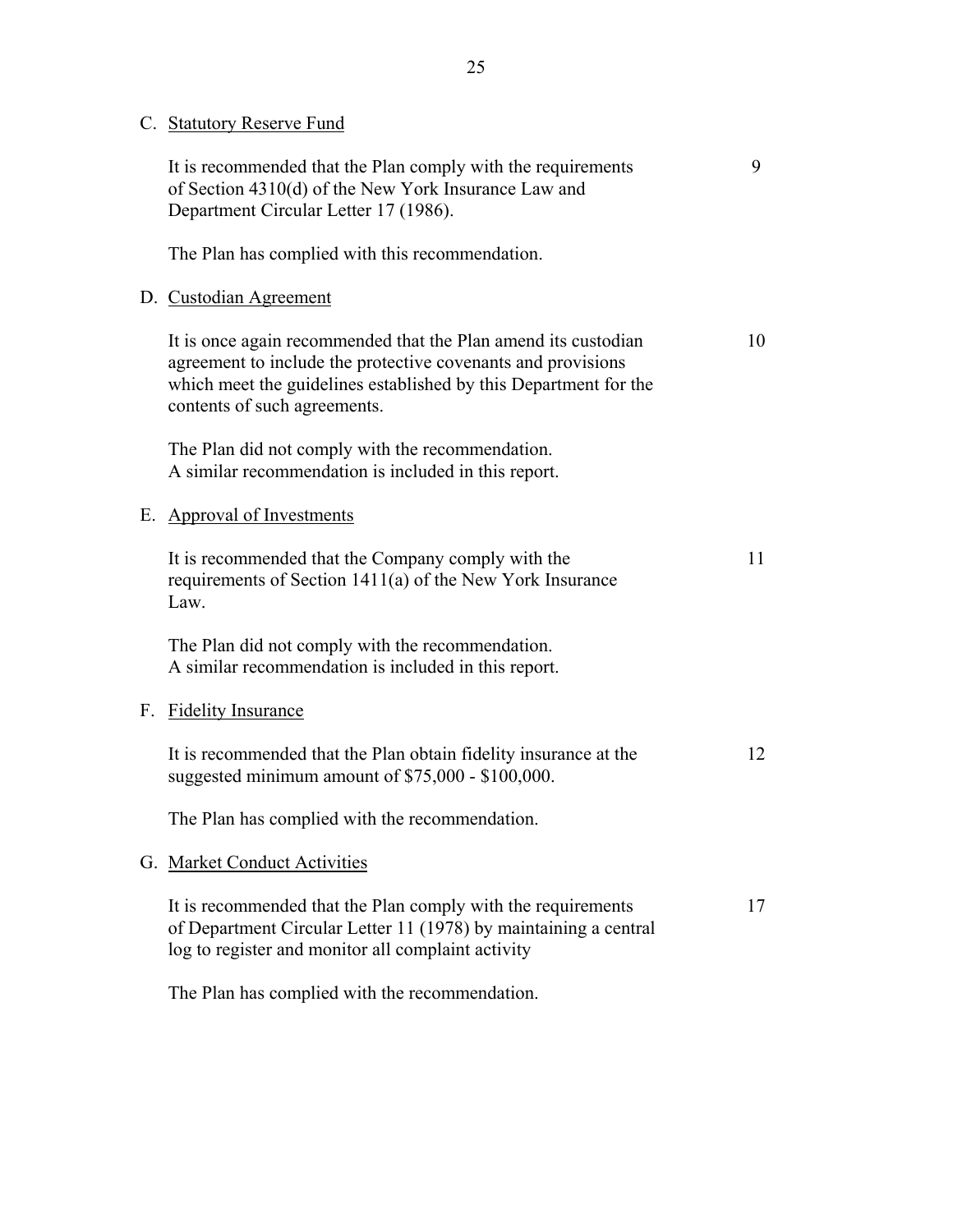#### 7. SUMMARY OF COMMENTS AND RECOMMENDATIONS

26

#### <span id="page-27-0"></span>**ITEM**

#### PAGE NO.

7

- A. It is recommended that the Plan change the composition of its Board of Directors to be in compliance with Section  $4301(k)(1)(A)$ &(B) of the New York Insurance Law. 6
- B. In accordance with Section 4301 (k)(4) of the New York Insurance Law, it is recommended that Directors Daniel DiChristina,M.D., Barbara Felice, Ritchie Parrotta and Martha Slack forfeit their office immediately.
- C. It is recommended that the Plan comply with Section  $4309(a)(2)$  of the New York Insurance Law relative to the limitation of expenses. 10
- D. The Plan was in violation of Section 1409(a) of the New York State Insurance Law, which prohibits an insurer to have more than 10% of its net admitted assets invested in any one entity. It is recommended that the Plan comply with the investment limitation of Section 1409(a) of the New York Insurance Law. 11
- E. It is recommended that the Plan comply with the requirements of Section 1411(a) of the New York Insurance Law. 12
- F. It is recommended that the Plan execute a proper custodian agreement with a bank for its investment and sweep accounts. The custodian agreement should include the prudent protective provisions as set forth in the Department's guidelines. 13
- G. It is recommended that the Plan execute a new investment agreement with its investment advisor, which provides for adequate control on the part of the Plan over its securities. It is further recommended that such agreement should preclude the investment advisor from acting as a custodian of the Plan's securities. 13
- H. It is recommended that only one person should have the key to the safe where the Plan's blank checks are stored. The Plan's safe should remain locked at all times. In addition, it is recommended that two manual signatures be required for checks over a specified amount that is approved by the Board of Directors. 14

**ITEM** 

PAGE NO.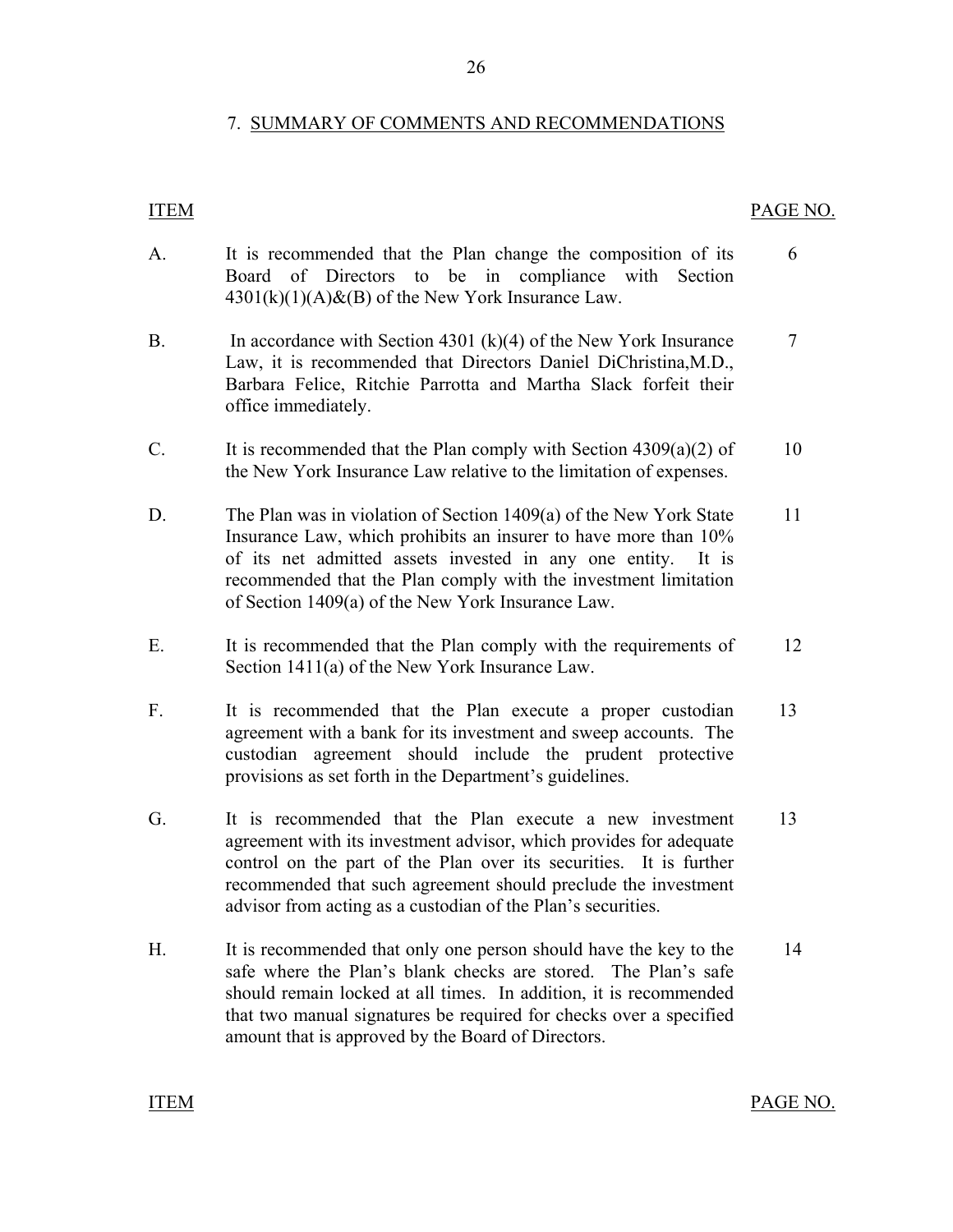- I. It is recommended that the Plan establish a follow-up procedure 15 and send an initial letter of inquiry to the payee for all checks which remain outstanding for six months from the date of issue.
- J. It is recommended that the Plan comply with the Insurance 20 Department Regulation No. 64 (11NYCRR 216.0(e)(6)) and distribute a copy of Regulation No. 64 to every person directly responsible for the supervision, handling and settlement of claims subject to such regulation. It is further recommended that the Plan satisfy itself that all such personnel are thoroughly conversant with, and are complying with Regulation No. 64.
- K. It is recommended that the Plan adopt procedures to complete the 21 adjudication of all claims within 12 months from the date the claim is received except in specific situations where additional time is warranted.

In addition, it is recommended that the Plan deny claims for which 21 information necessary to process the claim was requested, but not received and issue an EOB to the subscriber, in compliance with Section 3234 of the New York Insurance Law.

L. It is recommended that the Plan issue EOBs that include all of the 23 requisite information required by Sections 3234(a) and (b) of the New York Insurance Law. Accordingly, subscribers will be properly informed of their appeal rights and how their claims are processed.

.